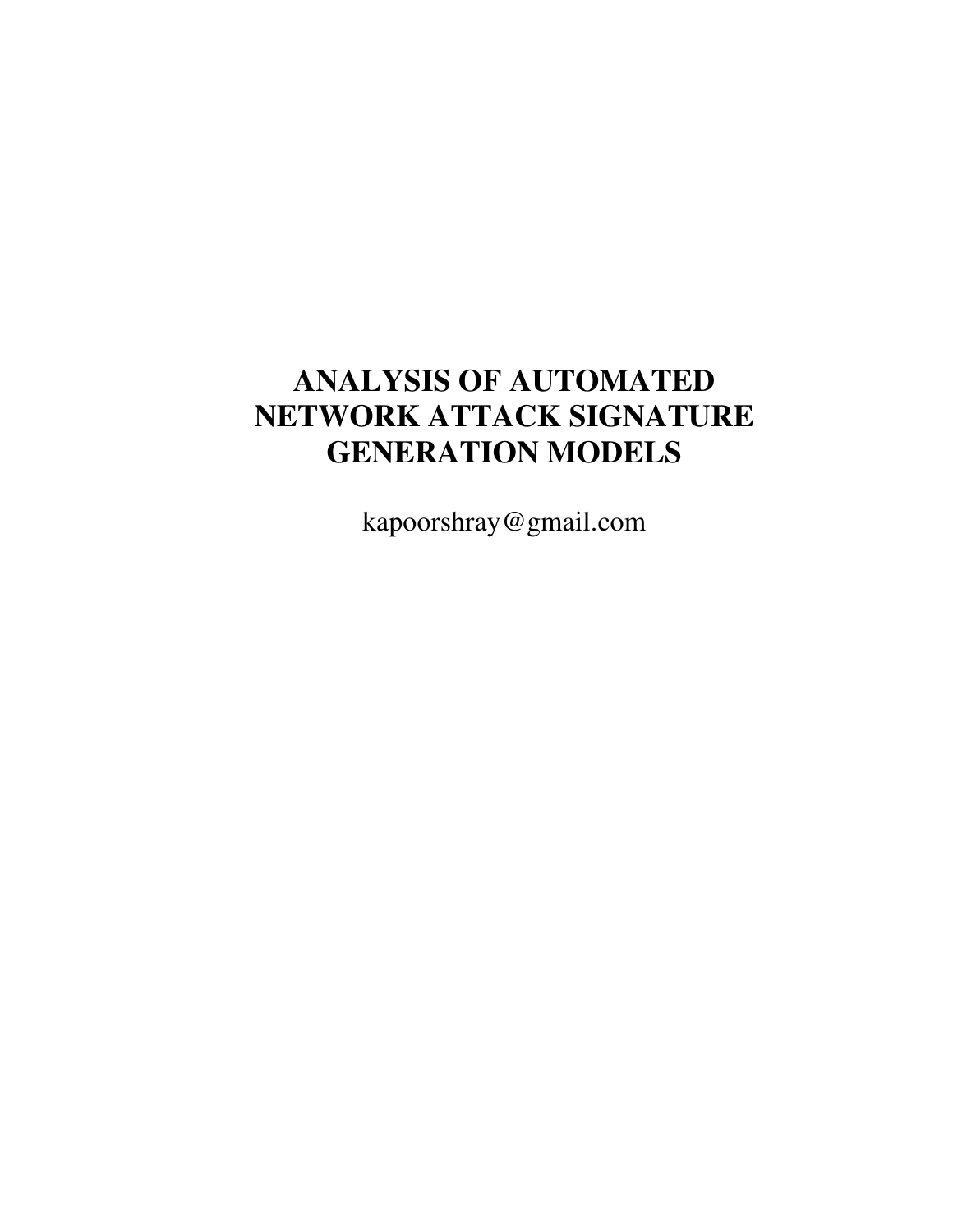# **Contents**

# 1. Overview

- 2. Signature Generation without Attack Detection
	- 2.1 Polygraph
		- 2.1.1 Concept
		- 2.1.2 Technical Details
		- 2.1.3 Parameters
		- 2.1.4 Final Word- Conclusion

# 2.2 Honeycomb

- 2.2.1 Concept
- 2.2.2 Technical Details
- 2.2.3 Parameters
- 2.2.4 Final Word- Conclusion
- 2.3 EarlyBird
	- 2.3.1 Concept
	- 2.3.2 Technical Details
	- 2.3.3 Parameters
	- 2.3.4 Final Word- Conclusion
- 2.4 Nemean
	- 2.4.1 Concept
	- 2.4.2 Technical Details
	- 2.4.3 Parameters
	- 2.4.4 Final Word- Conclusion
- 3. Signature Generation with Attack Detection
	- 3.1 Autograph
		- 3.1.1 Concept
		- 3.1.2 Technical Details
		- 3.1.3 Parameters
		- 3.1.4 Final Word- Conclusion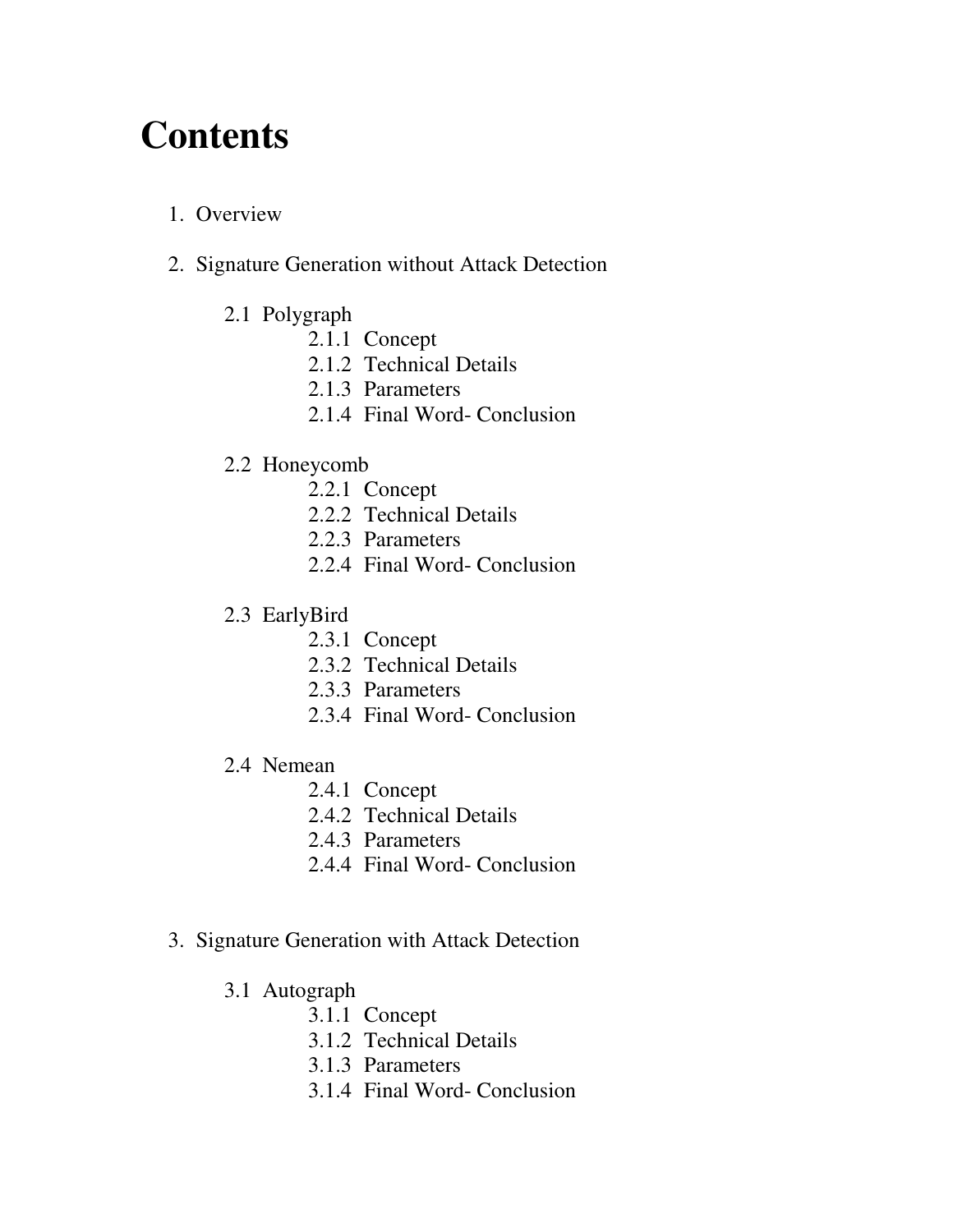# 3.2 P.A.D.S

- 3.2.1 Concept
- 3.2.2 Technical Details
- 3.2.3 Parameters
- 3.2.4 Final Word- Conclusion

# 3.3 PAYL

- 3.3.1 Concept
- 3.3.2 Technical Details
- 3.3.3 Parameters
- 3.3.4 Final Word- Conclusion

4. Conclusion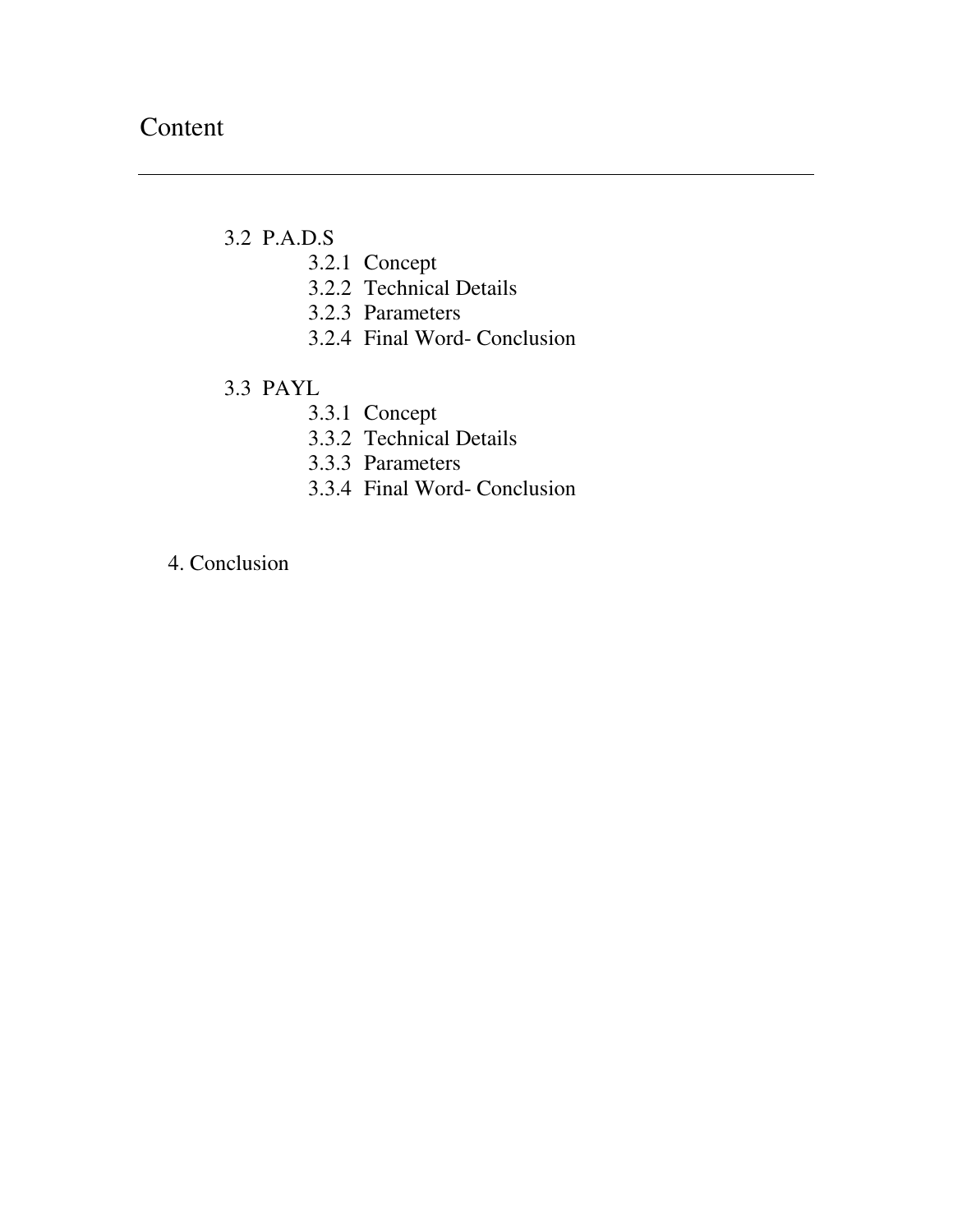# **1. Overview**

The aim of this research is to analyze various automated signature generation approaches , catering to generation of efficient signatures for polymorphic worms and networks attacks . Automated signature generation algorithms help in generating signatures for intrusion detection systems to combat network Zero-day attacks on fly, whose signatures are not available. Polymorphic worms and network attacks specifically change their payloads frequently to bypass IDSes signature detection. To detect these types of attacks either heuristic detection should be incorporated with rule-based detection or some algorithm needs to be implemented to generate signatures for polymorphic attacks . This deliverable provides an assesment of the feasibility for the following different approaches and their practical implementation , to generate efficient signatures, on high traffic networks.

Signatures Generation without detecting attacks

- 1. Honeycomb [1]
- 2. Polygraph [2]
- 3. Earybird [7]
- 4. Nemean, etc.

The above category focuses on generating signatures taking malicious as well as innocuous network data, without knowing an attack. Network sensors are placed on central nodes or routers which monitors every packet passing through it.

Signature Generation with attack detection

- 1. Autograph [5]
- 2. PADS
- 3. PAYL [4] [1]

Signature generation with attack generation , monitors only the malicious traffic filtered using honeypots or IDS itself and passed to the systems which will analyze the attack against knowledge based on previous flows.

Every algorithm derives a longest common string unique for every flow of worm (or attack) , and generates either a contiguous or a token-subsequence signature.

Our study is based on describing concept , technical details and parameters which analyze each approach . We have arrived with following parameters which are almost common with all the above techniques :-

## **False Positives**

False positives are the erroneous alarms which an IDS pops-up, with normal communication identifying as abnormal. False positives are major concern; indeed this parameter benchmarks any system for its efficacy.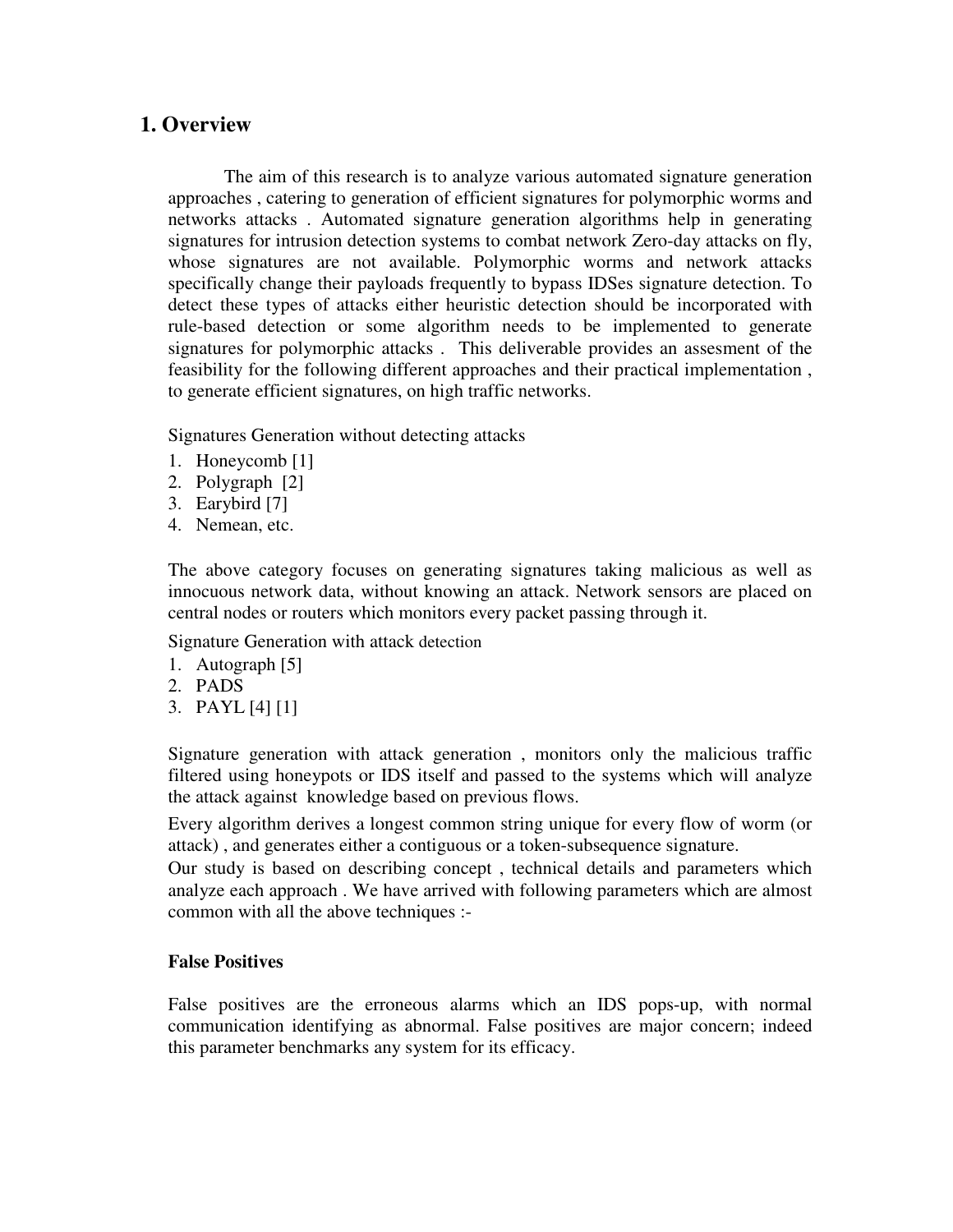## **Detection Rate**

Detection rate in terms of Signature generation algorithms, measures the efficiency of signatures in approximating an attack. High detection rate and low false positives are major requirements for these systems.

# **Time**

Time plays an important role, as knowledge based systems are not time critical , signature generation requires sufficient knowledge and to be effective enough. There is a need for time criticality in signature generation approaches , so as to generate a rule for the attack before its impact. This acts as an important factor for zero-day attacks , because sufficient knowledge for those attacks is not available at hand.

# **Testing environments**

To effectively benchmark an approach , not only its results are important but also the testing environment in which those results are generated. Testing environments should be close to real practical environments in which these systems will be placed, or otherwise test results are of no worth practically.

# **Types of attacks**

Some approaches are specific to generating rules for polymorphic worms , while other focus on general network attacks. Testing for polymorphic worms needs more than one sample of that morphed worm , while for network attacks many such samples may not be available. So testing environment and types of attacks are catered to the practicality of approach and its motivation.

## **Flow pool**

As we have categorized our study in two groups i.e. signature generation with attack detection and without attack detection, flow pool for testing for these two groups , need to contain enough only malicious data and malicious + benign data respectively. If an approach alls in the later category their should be enough noise to be injected so as to claim scalability of an algorithm.

## **Types of signature generated**

Effectiveness of signature generation algorithm heavily depends on the type of signature generated. Single substring contiguous signatures raises low false positives but have high false negatives. They can oversee an attack due to strict and specific rule. Conjunction signatures on the other hand contains ordered set of tokens , less restrained than single contiguous signature . Score based signatures and unordered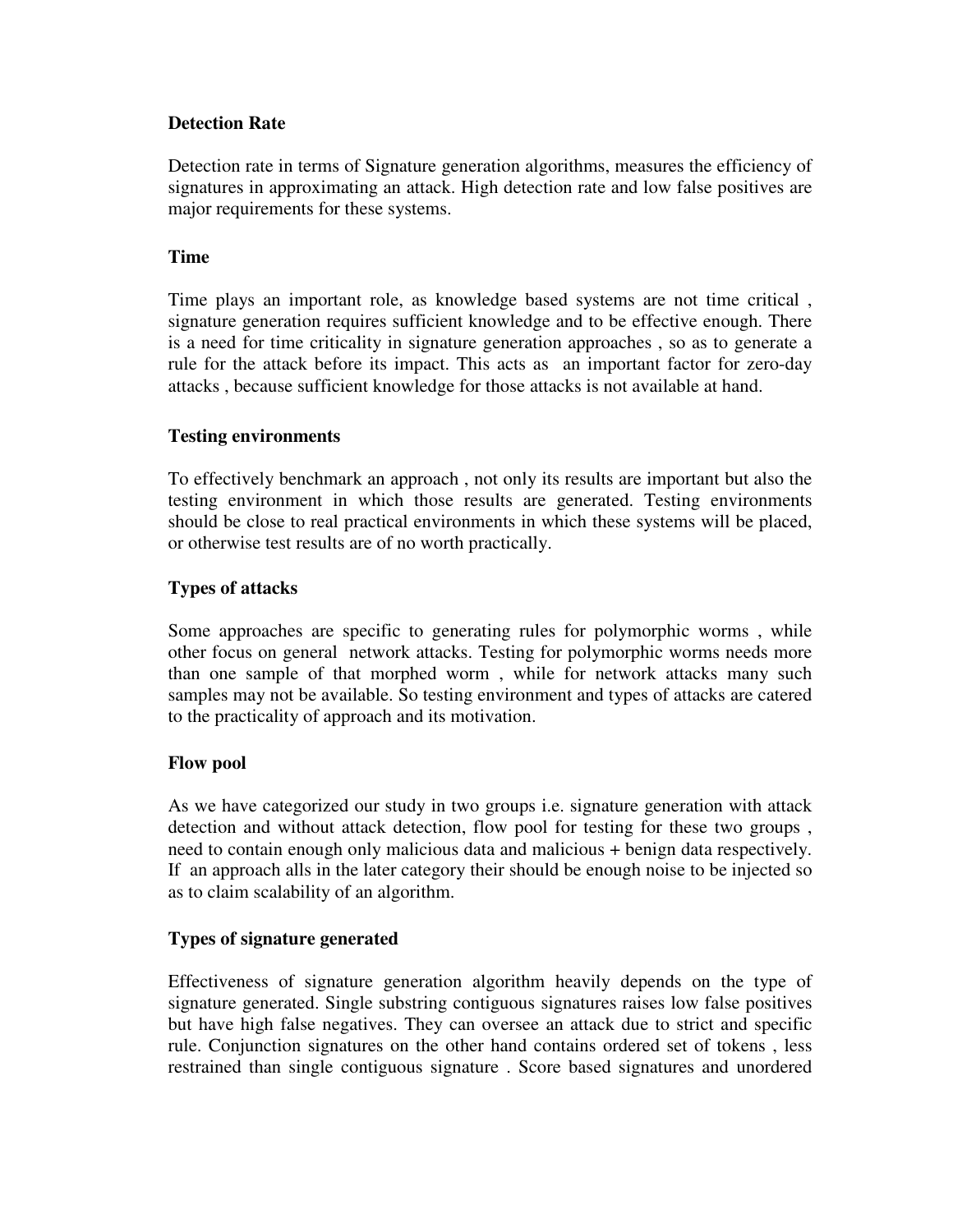token-subsequence signatures are considered highly effective for high detection rate and low false negatives.

Some of the above parameters are not addressed by some approaches which will be covered in next sections in detail. Section 2 and Section 3 describes and analyzes techniques for Signature generation without attack detection and with attack detection respectively . Finally Section 4 concludes the paper.

# 2. **Signature Generation Without Attack Detection**

# 2.1 Polygraph

# **2.1.1 Concept**

 Polygraph is a signature generation approach which uses innocuous as well as malicious flow pool for analysis of network traffic. This method focuses on polymorphic worms and extends its concept to polymorphic malicious network traffic in an attempt to bypass static signatures . The approach is based on the concept that their occurs some invariant byte code in any exploit which makes the exploit work. The absence of this invariant byte code will render the worm unfruitful. In addition to invariant bytes , there are some wildcard bytes which can be inserted without interfering the execution of worm , and code bytes which are the real instructions of that worm. Code bytes may be changed, for example a polymorphic worm can decrypt those code bytes with some decryption algorithm to be undetected , while the signature of decryption routine cannot be obfuscated. Overall studies says , there must exist some invariant bytes either bytes of decryption routine or execution instructions itself, which will help in framing signatures. Designers of Polygraph analyzed some polymorphic attacks to prove this concept.

## **Apache multiple-host-header vulnerability**



Fig. 1

 Above is a typical header information for the attack. The payload contains several invariant protocol framing strings: "GET", "HTTP/1.1", and "Host:" twice. The second Host field also contains an invariant value used to overwrite the return address.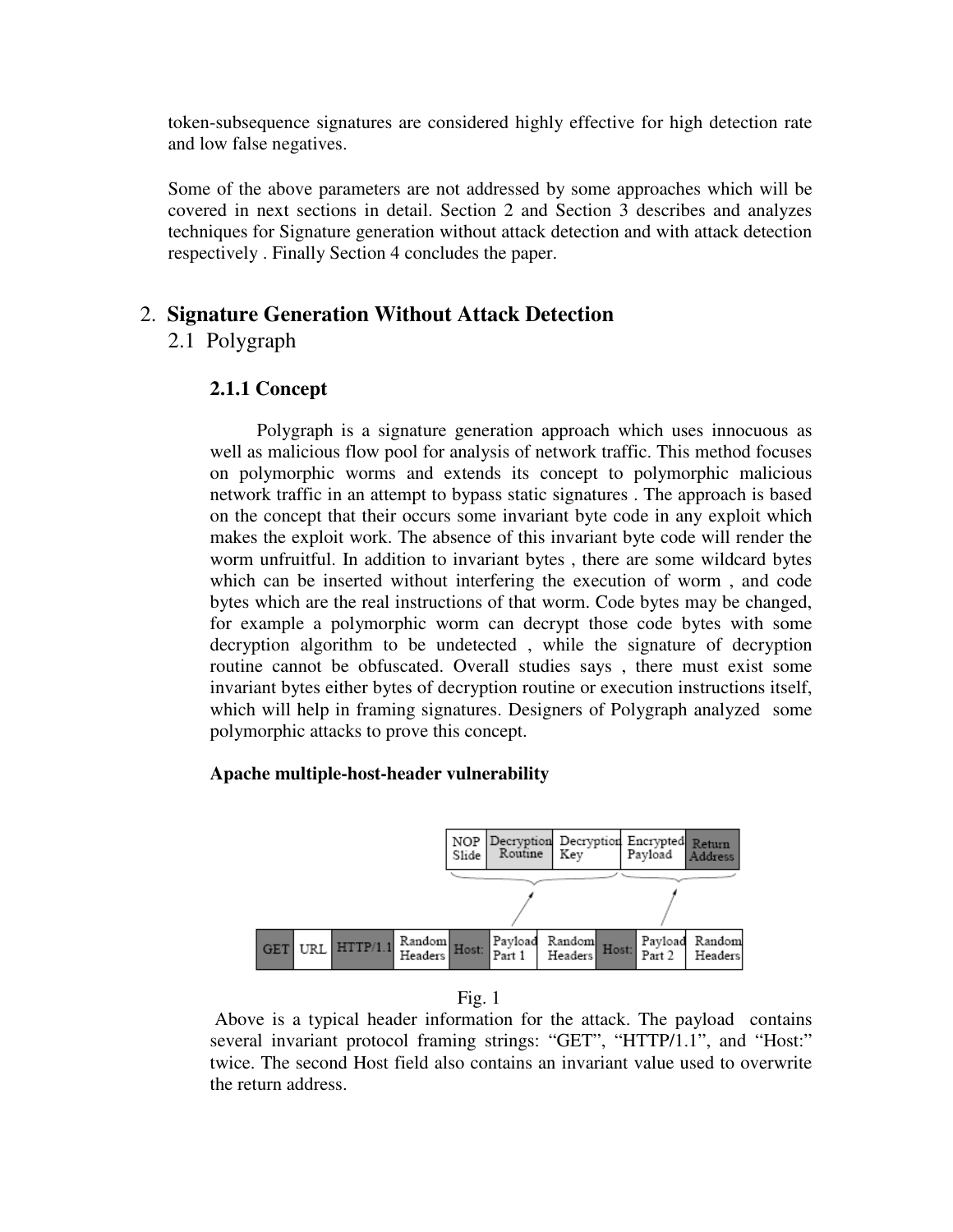#### **Code Red Worm**

Code red worm overflows the buffer when converting ASCII to Unicode format. The exploit must be a GET request to an ."ida" file , so payload of this worm must contain GET and ".ida" as invariant fields.

Above examples proves the worth of concept , there were more such examples as discussed in the paper which determines that signature can be framed on tokens of this invariant bytes.

#### **Architecture of Polygraph Monitor**

Polygraph monitor can be placed on a router or any node in a network which can monitor all inbound and outbound traffic.





*Flow Classifier* as seen in the figure, classifies flow in either suspicious pool or innocuous pool by reassembling the packets and storing information of flow in IP:Port format. Flow classifier uses heuristics to classify flow, some heuristics are , monitoring the execution of server to detect exploits at runtime and mapping those to packet payloads , or to use honeypot for filtering malicious traffic. These techniques are not useful in isolating one type of malicious flow with other, but however they can be used in flow classifier to at least filter the noise. Design of flow classifier is not framed by polygraph designers , but they have used some pre-defined methods for classifying.

Malicious flow pool and benign traffic , assumed to be filtered by Flow Classifier, enters Polygraph Signature Generator .Design goal of PSG is to generate efficient invariant tokens to classify an attack.

## **2.1.2 Technical Details of PSG**

 Aim of PSG is to generate either one signature or a set of signatures matching a specific malicious flow. Prior to Signature generation , we need to extract distinct tokens on which signatures will be framed. Approach for token extraction consists of extracting of distinct strings of minimal length 'L' which occurs in at least *K* out of *n* samples. Strings which are substrings of token itself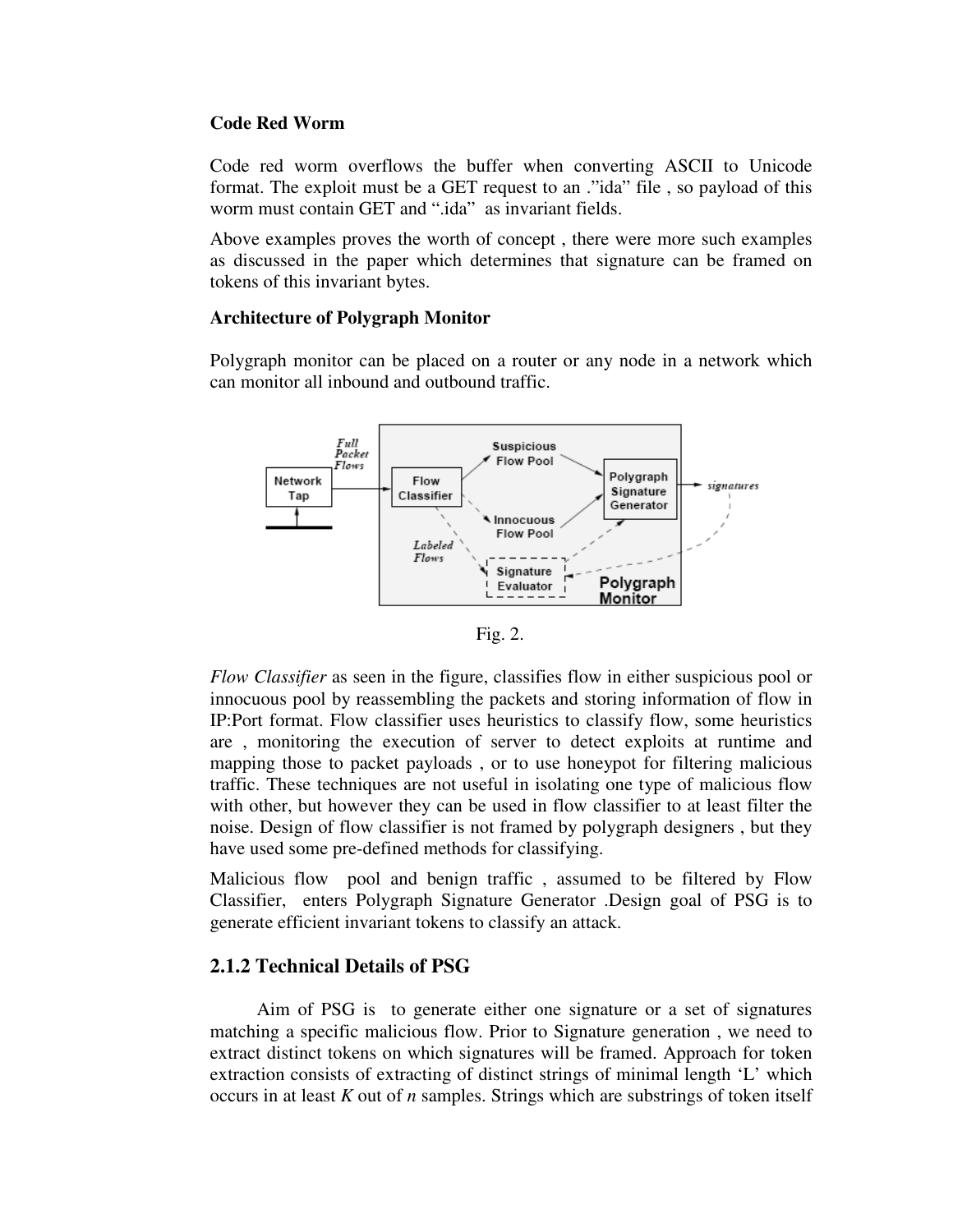are disregarded. For example a string "GET" will occur in most of HTTP packets, substring "ET" will thus occur in all those packets. We need to discard those substrings which are not distinct unless and until they occur in *K* out of *n* samples not as a substring of "GET". After extracting tokens a single signature which matches all flows in suspicious flow pool can be generated. This signature will consist of all set of tokens extracted above. There are many types of signatures which can be generated using polygraph, for example tokensubsequence signatures, Bayes signatures and conjunction signatures. By far token subsequence signature is evaluated to be most efficient against any other signature. . To generate a token-subsequence signature, we want to find an ordered sequence of tokens that is present in every sample in the suspicious pool. Token sub-sequence approach requires clustering of flow pool Similar malicious flows are clustered hierarchically, and a signature is generated for each cluster. Hierarchical clustering starts with number of flows (flows means all packets having same IP:Port information) and generating signature for each flow. Consecutive steps involves merging the clusters and generating an efficient signature for the merged cluster . If no signature can be generated than those clusters are different and have no common signature. These merged signatures can be tested against the innocuous flow pool to estimate the false positive and false negative rate for the merged signature. Merging stops if the false positive rate is unacceptably high for the merged clusters.

#### **Token sub-sequence algorithm**

To generate a token-subsequence signature, we want to find an ordered sequence of tokens that is present in every sample in the suspicious pool. A subsequence of common strings in two samples can be found by analyzing payload and picking ordered set of tokens which are same in both samples, may not be consecutive. The problem of finding longest common substring in two samples is a string alignment problem. For example in the strings "xxonexxxtwox" and "oneyyyyytwoyy", the longest common subsequence is "onetwo". "onetwo" does not occur with same difference and depth but ordering is same, so this can used as a longest substring. An alignment is assigned a score by adding 1 for each character that is aligned with a matching character, and subtracting a gap penalty Wg for each maximal sequence of spaces and/or nonmatching characters. That is, there is a gap for every ".\*" in the resulting signature. However, we do not count the first and the last ".\*", which are always present. In our experiments, we set Wg to 0.8. For example we have a common substring ".\*o.\*n.\*e.\*z.\*", which means occurrence of "o" than some characters (.\*) and so on. We have 4 characters so and 3 gaps, so score for this signature is  $4-3*8= 1.6$ . If the score is good enough we prefer that signature else will analyze some other common longest substring.

Thus with hierarchical clustering and token-subsequence algorithm we will be able to find signatures for polymorphic worms with the assumption that we have enough samples of that worm for our classification.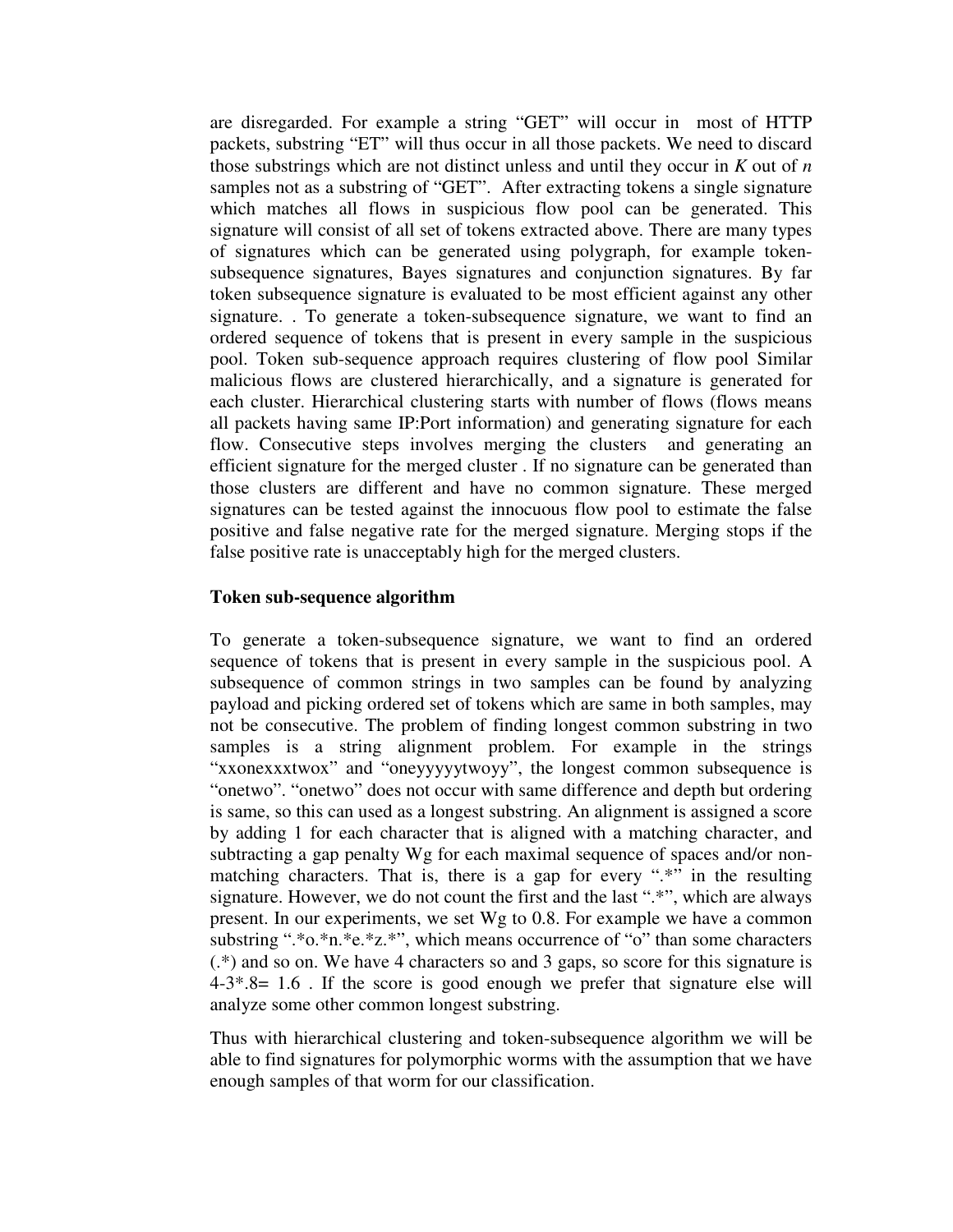# **2.1.3 Parameters**

#### **Types of signature generated**

Polygraph can generate Bayes signatures, token-subsequence signatures and conjuction signatures. As discussed above conjuction signatures focus on subsequence string of unordered tokens present in every sample of suspicious pool for the same worm sample. Conjuction signatures give rise to false negatives , because of their behavior of unordered set. Strength of polygraph as argued by its designers is its ability to generate ordered token-subsequence signatures , which are more specific than either of the other approach.

# **Types of attacks**

Polygraph assumes more than one sample of worm data to be available for analysis , which may not be efficient in real-time systems. As the design is catered to generate signatures for polymorphic attacks or worms, this approach should require multiple and as many as samples possible  $(50+)$  for finding a token-subsequence signature perfectly matching multiple worm samples. This approach is not well suited for network Zero-day attacks, for which multiple sample data is not available. Moreover the attacks discussed above considers some invariant payload for polymorphic worms which is not a concrete assumption. If we introduced extra fixed tokens and keep removing them with time , the system will keep on generating new signatures for the same worm. Bayes signature is the solution for the above problem, it focuses on assigning a score for each token and maintaining a threshold for highest false positive rate . However Bayes signature depend on probability for matching a signature given a threshold, so it is a less rigid approach than conjunction or token-subsequence approach.

## **Flow Pool**

Polygraph monitors every flow passing through its sensors , malicious and benign. Design of Flow classifier is not specified and not within the scope of polygraph, however noise has a major impact in malicious flow pool which can trick the system in generating signatures giving false positives. So there is no question of training data to be noisy, it is assumed to be noisy containing both useful and useless data.

## **Testing environment**

In all the experiments, the token-extraction threshold was set to  $k = 3$ , the minimum token length  $a = 2$ , and the minimum cluster size to be 3. 5 independent trials for each experiment were conducted All experiments were run on desktop machines with 1.4 GHz Intel Pentium R III processors, running Linux kernel 2.4.20 . Polymorphic engine was used to generate polymorphic payloads for Apache-Knacker exploit and BIND-TSIG exploit. Network traces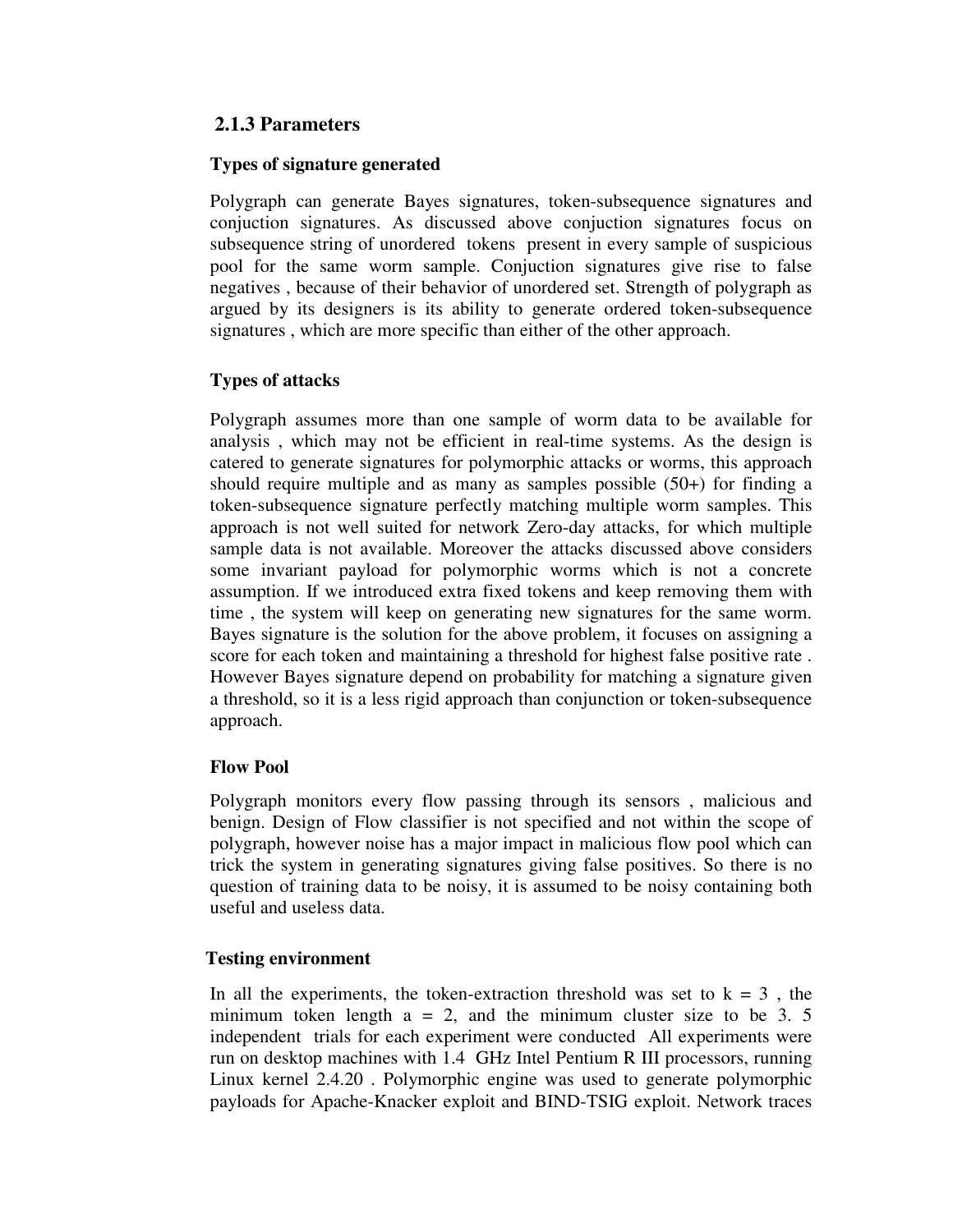for 5 days from Intel Research was used to test the signature for false positive rate. Numbers of worms needed were greater than 2, which is the constraint for the system. Tests were not conducted for different types of worms (only for the ones which were analyzed during the framing part) not even for zero-day polymorphic attacks.

#### **Results and Detection Rate**

Results of above experiment showed polygraph to be more efficient for HTTP and DNS based attacks. If the sample size is less than 2 , than 0% of the time worm signatures were efficient. While for samples greater than 2 , signatures were generated efficient for 100% of the time for all experiments.

Figure below shows different types of signature and their false positives rates as generated , for the Apache-Knacker exploit .

| <b>Class</b>          | $False +$ | $\mathbf{False} =$ | Signature                                                      |
|-----------------------|-----------|--------------------|----------------------------------------------------------------|
| Longest Substring     | 92.5%     | $0\%$              | $HTTP/1.1\rr\n$                                                |
| <b>Best Substring</b> | .008%     | $0\%$              | $xFF\xBF$                                                      |
| Conjunction           | .0024%    | $0\%$              | 'GET ', 'HTTP/1.1\r\n', ': ', '\r\nHost: ',                    |
|                       |           |                    | '\r\n', ': ', '\r\nHost: ', '\xFF\xBF', '\r\n'                 |
| Token                 | .0008%    | 0%                 | GET $*$ HTTP/1.1\r\n.*: $*\r\nh{not:.*}$                       |
| Subsequence           |           |                    | \r\n.*: .*\r\nHost: .*\xFF\xBF.*\r\n                           |
| Bayes                 | .008%     | $0\%$              | $\{\r\in 0.0000, :\} : 0.0000, \{\r\in \mathbb{N}: 0.0022, \}$ |
|                       |           |                    | 'GET ': 0.0035, ' HTTP/1.1\r\n': 0.1108,                       |
|                       |           |                    | $\sqrt{\text{XFF}\text{XBF}}$ : 3.1517. Threshold: 1.9934      |

#### Fig. 3

Results of multiple polymorphic worms + noise and single worm + noise were similar for token subsequence signature while there were some false positives for the bayes signature. The argument was that polygraph can generate 100% efficient signature if there are more samples (50+) than if there are less samples.

#### **Time**

According to the paper, time is not a big constraint either for hierarchical signatures, because they were successful in deriving signature within an acceptable amount of time, 25 seconds. If the sample pool is noisy with comparatively less samples than this time may not be sufficient to derive an efficient signature.

# **2.1.4 Final Word – Conclusion**

 However above results showed an efficient approach, but it has a narrow scope. Resource utilization attacks and protocol based attacks are not analyzed. Moreover the assertion of the designers was , "we haven't analyzed general attacks but *polygraph-specific* attacks " , which is inline with their motivation of detecting polymorphic worms , but this technique should be incorporated with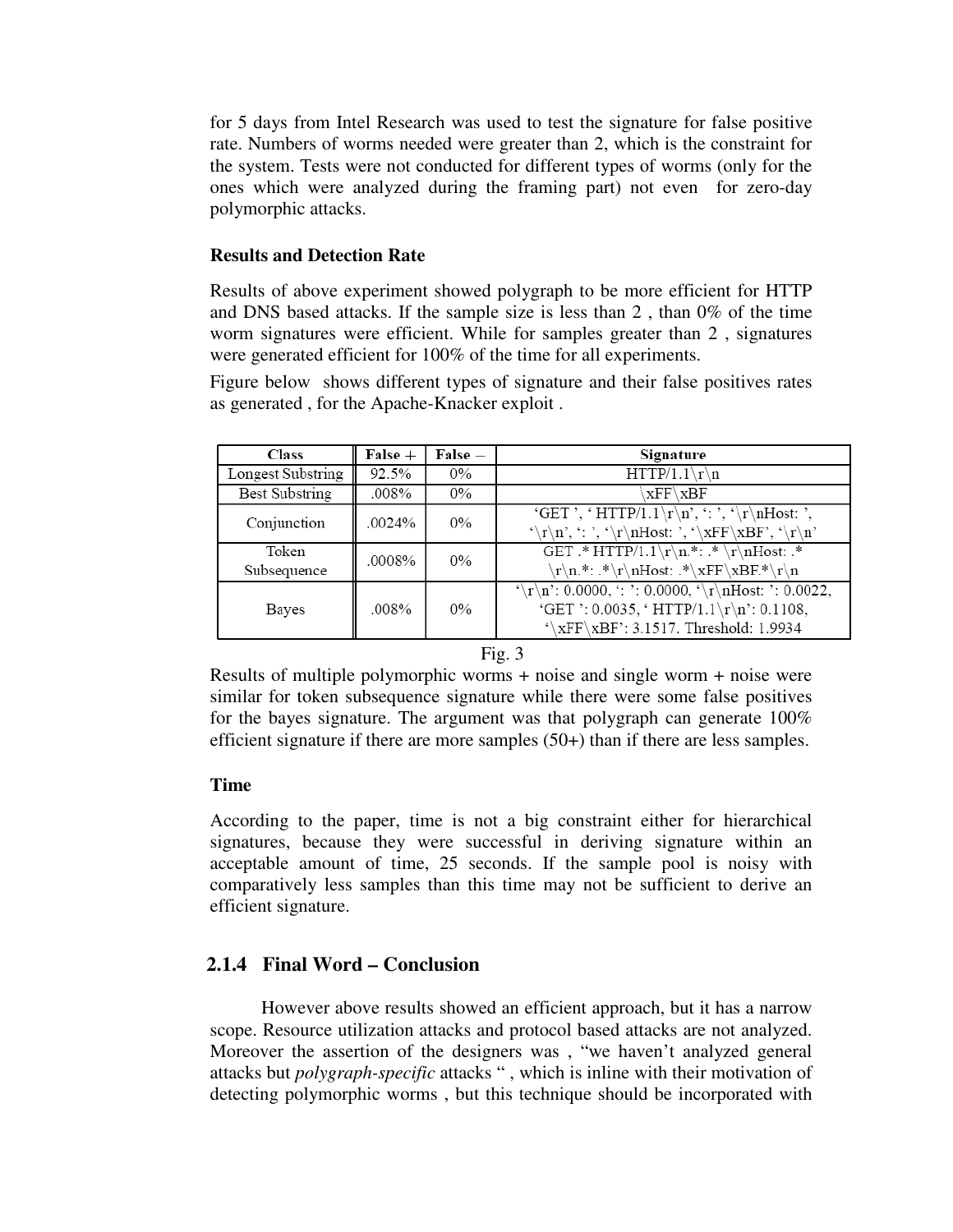protocol specific information to be more specific in detecting general attacks. A more rigorous testing with multiple set of worms could have better benchmarked the results.

# 2.2 Honeycomb

# **2.2.1 Concept**

 Honeycomb is a system that automatically generates signatures for malicious network traffic automatically by using pattern detection techniques and packet header conformance tests on traffic captured on honeypots so that we deal only with suspicious traffic. Honeycomb inspects traffic inside the honeypot at different levels in the protocol hierarchy, i.e. IP, TCP, UDP headers and payload data is examined. Honeycomb supports signatures for the Bro and Snort Network Intrusion Detection Systems and tries to ensure that the signature is narrow enough to capture precisely the characteristic aspects of the exploit it attempts to address and flexible enough to capture variations of the attack. Honeycomb is an extension of honeyd, a low interaction open-source honeypot. Honeypots are decoy computer resources that are set up for the purpose of monitoring and logging the activities of entities that probe, attack or compromise them. honeyd simulates hosts with individual networking personalities. It intercepts traffic sent to nonexistent hosts and uses the simulated systems to respond to this traffic. The honeycomb system tries to spot patterns in traffic previously seen on the honeypot: parts of flows in the traffic are overlayed and a Longest Common Substring (LCS) algorithm is used to spot similarities in packet payloads.

# **2.2.2 Technical Details**

Some of the important aspects of the Honeycomb system are:

# **1) honeyd extension:**

 Honeycomb has added two new concepts to honeyd, a plugin infrastructure and event callback hooks. The former allows us to write extensions that remain logically separated from the honeyd codebase, and the latter provides a mechanism to integrate plugins into the activities inside the honeypot.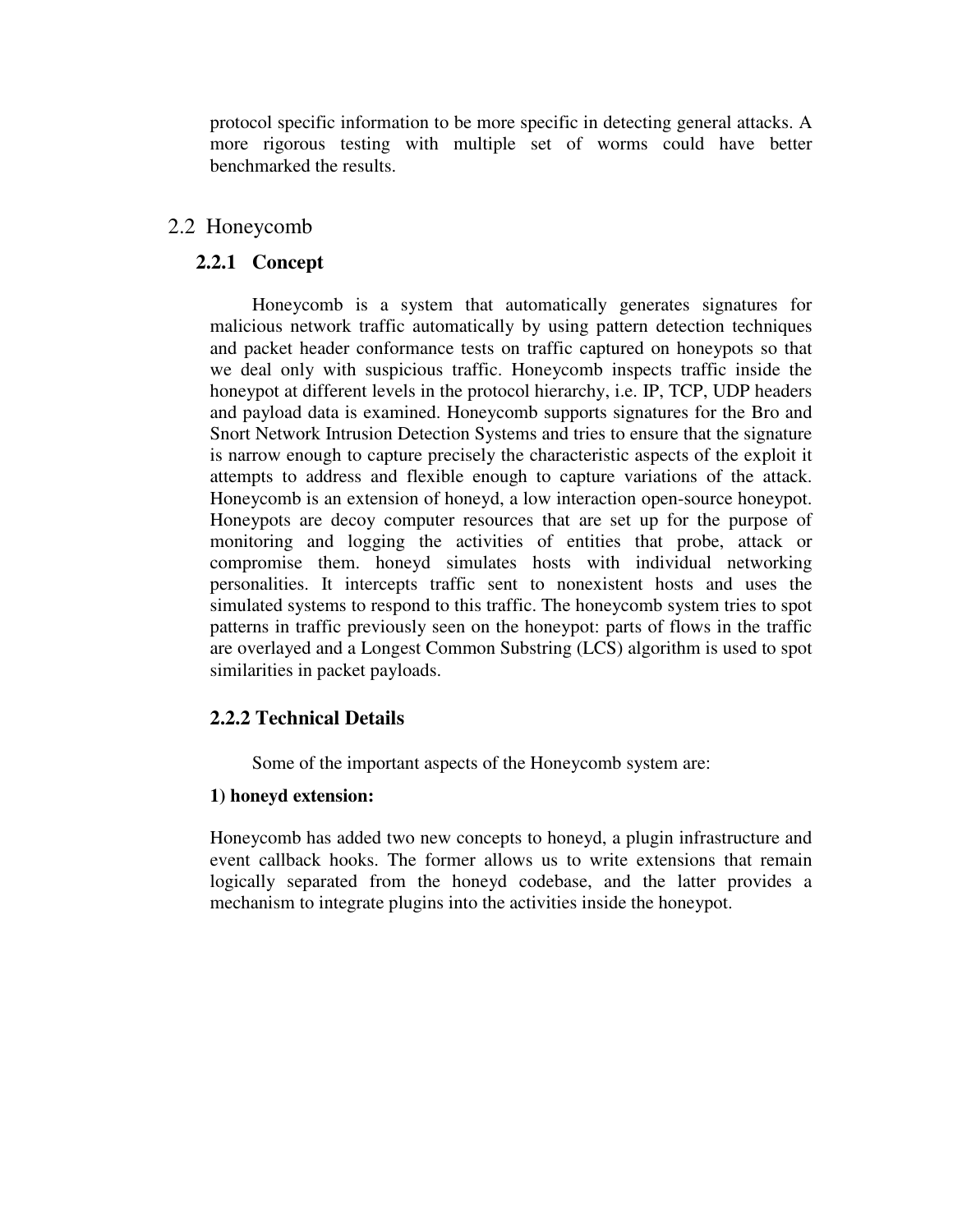## **2) Signature creation algorithm**

 The diagram clearly illustrates the flow diagram for signature generation , we will not go in details , as it is not in scope of this paper. Readers are encouraged to look at the reference [1] for more detail information.



 $Fig. 4$ 

# **3) Connection tracking:**

 Connections that have exchanged lots of information are potentially more valuable for detecting matches with new traffic. The system must prevent aggressive port scans from overflowing the connection hashtables which would cause the valuable connections to be dropped. Therefore, both UDP and TCP connections are stored in a two-stage fashion: Connections are at first stored in a "handshake" table and move to an "established" table when actual payload is exchanged.

## **4) Protocol analysis**

 Honeycomb performs protocol analysis at the network and transport layers for IP, TCP and UDP packet headers, using the header-walking technique previously used in traffic normalization. Instead of correcting detected anomalies, we record them in the signature, for example invalid IP fragmentation offsets or unusual TCP flag combinations. Honeycomb then performs header comparison with each currently stored connection of the same type (TCP or UDP). If the stored connection has already moved to the second level hashtable, Honeycomb tries to look up the corresponding message and uses the headers associated with that message. If any overlaps are detected (e.g., matching IP identifiers or address ranges), the analysis signature is cloned and becomes specific to the currently compared flows. The discovered facts are then recorded in the new signature.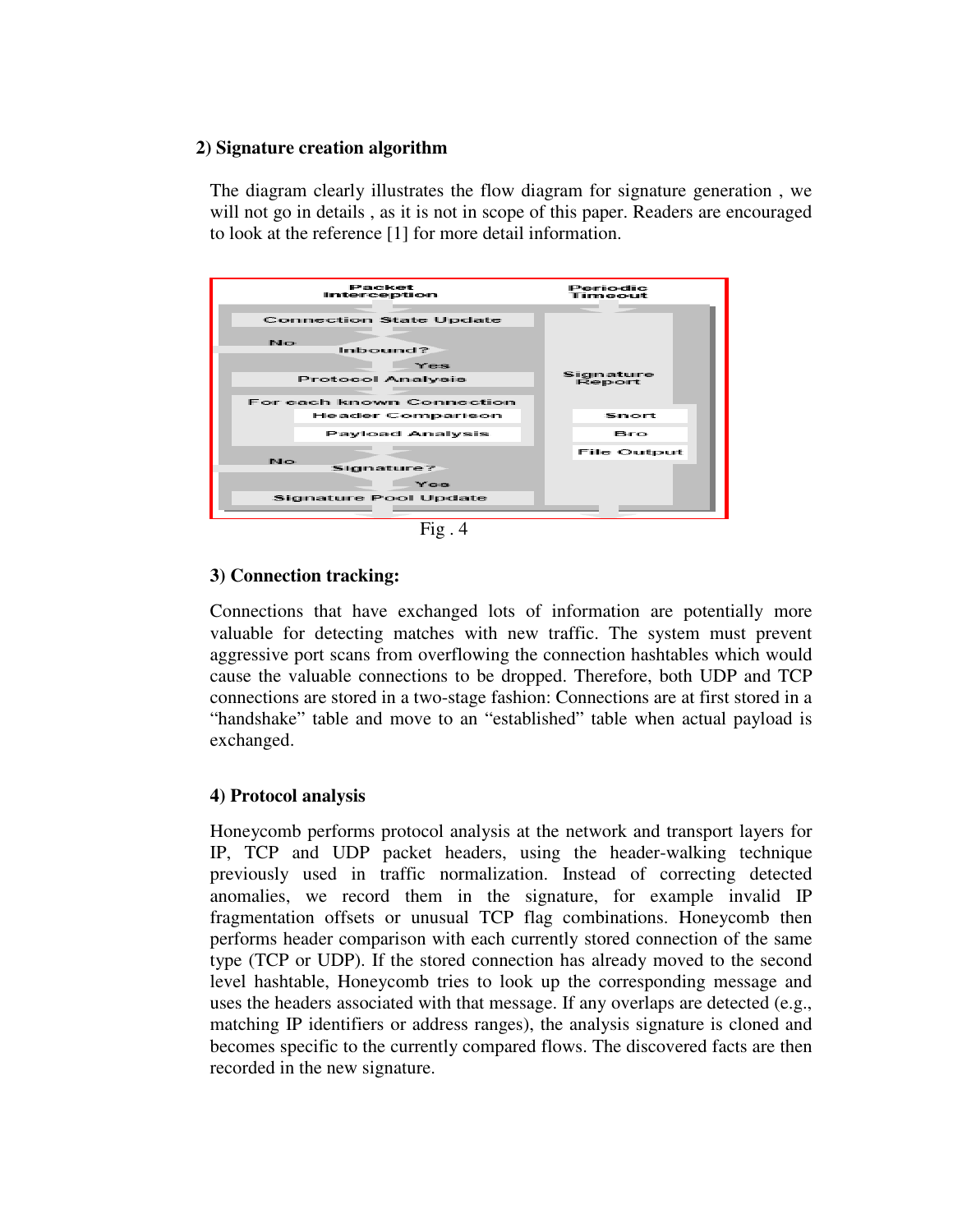## **5) Pattern Detection in flow content:**

 Honeycomb applies LCS algorithm to binary strings built out of exchanged messages using the following two methods:

**Horizontal detection**: Assume that the number of messages in the current connection after the connection state update is n. Honeycomb then attempts pattern detection on the nth messages of all currently stored connections with the same destination port at the honeypot by applying the LCS algorithm to the payload strings directly.

**Vertical detection**: Honeycomb also concatenates incoming messages of an individual connection up to a configurable maximum number of bytes and feeds the concatenated messages of two different connections to the LCS algorithm. Vertical detection also masks TCP dynamics: the concatenation suppresses the effects of slicing the communication flow into individual messages, which proved to be valuable.

# **6) Signature lifecycle:**

 If the signature report contains no facts at this point, processing of the current packet ends. The signature pool is implemented as a queue with configurable maximum size; once more signatures are detected that can be stored in the pool, old ones are dropped. The contents of the pool are reported at regular intervals. Honeycomb tries to reduce this by performing signature aggregation.

## **7) Signature output:**

 The comments of the pool are periodically reported to an output module that implements the logging of the signature records and are converted into Bro or pseudo-Snort format.

# **2.2.3 Parameters**

## **Types of signature generated**

 Honeycomb uses pattern detection techniques and packet header conformance tests on honeypot captured traffic to generate signatures for use in both Bro and Signature IDSs.

# **Types of attacks**

 The system is not conducive in producing signatures for polymorphic worms. Honeycomb creates precise signatures for Slammer and CodeRed II worms.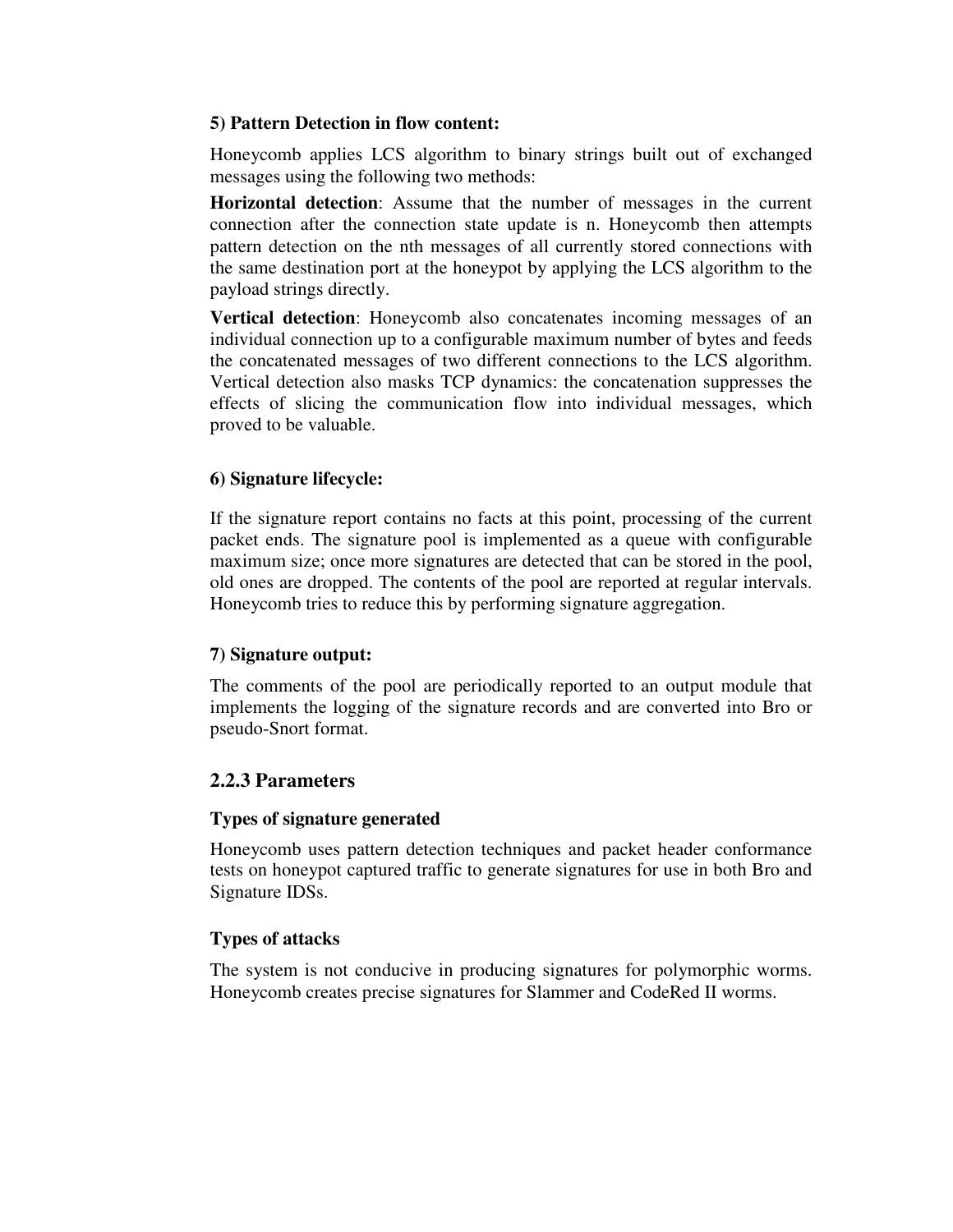#### **Flow Pool**

 Honeycomb produces NIDS signatures automatically by analyzing traffic on a honeypot which provides the benefit of knowing that it is dealing with suspicious traffic.

#### **Testing environment**

 Honeycomb was tested on an unfiltered cable modem in three consecutive sessions covering three days.

#### **Results and Detection Rate**

 During the 24 hour period, 224 KB of traffic was captured which comprised of 557 TCP connections, 145 UDP connections and 27 ICMP pings. Honeycomb created 38 signatures for hosts that probed common ports. 25 signatures were created containing flow content strings.

#### **Time**

 Honeycomb can run for extended time on quiet sites without problems. It deals with honeypot captured traffic so the system can perform at higher loads.

## **2.2.4 Final Word – Conclusion**

 However, more testing is required to evaluate system performance on busy sites with traffic that leads to increases amounts of connection state. The system is presently leading to large number of false positives when long identical byte sequences are in use. The system could benefit with the incorporation of a white list for benign sequences.

# **2.3 EarlyBird**

## **2.3.1 Concept**

 EarlyBird as other signature generation algorithm assumes invariant bytes in polymorphic worms which are then used for signature generation. However with invariant bytes , EarlyBird also takes in account address dispersion , which means number of source and destination address in worm packet will contain uniform addresses because the worm will likely try to infect a number of machines on a network following in single domain. This address dispersion will be different from that produced by normal network traffic. Every unique substring is indexed in a prevalence table with an associated count value, also source and destination addresses are also indexed. Sorting the table on above parameters will segregate worm traffic from normal network traffic. EaryBird uses content sifting to filter normal traffic from malicious . It uses a hash to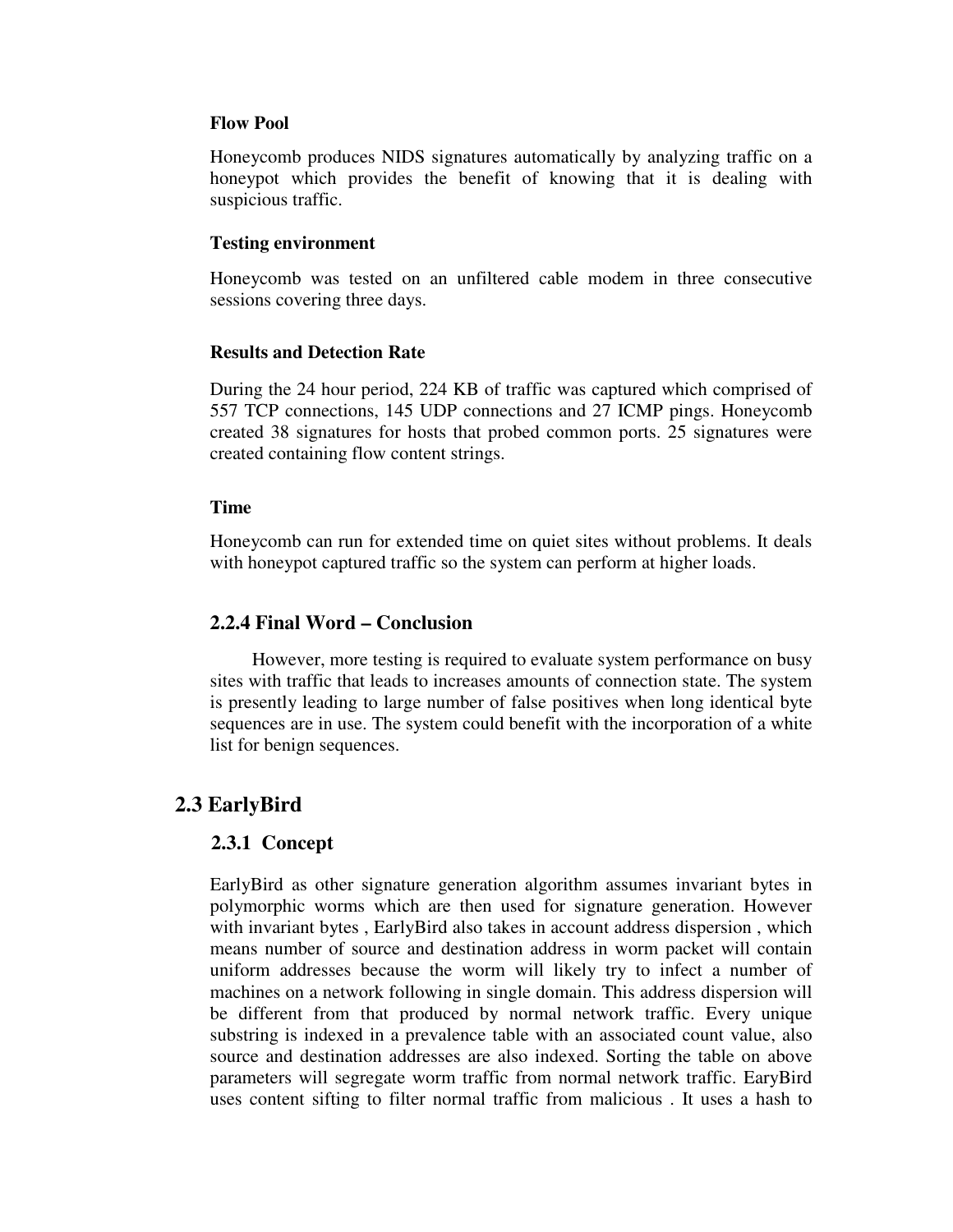maintain payloads of packets which appears at least X times in overall N packets sent during the interval. However for worms it may be possible that invariant bytes may take a small size less than a packet payload. Storing and indexing such smaller strings is addressed by this approach using polynomial incremental rabin fingerprints for small substrings. The essence is that for equal substrings rabin fingerprint will produce same fingerprint, which will help in updating the value of count for that string , appearing *Y* times. When this value of *Y* reaches value of X , this fingerprint is reported. EarlyBird generates a contiguous protocol dependent signature , with a single contiguous unique substring identifying a worm.

# **2.3.2 Technical Details**

 This approach uses direct bitmap for identifying address dispersion as follows :

Each content source is hashed to a bitmap and the corresponding bit is set. A threshold value is chosen , if no. of count bits exceeds the threshold than an alarm is raised indicating use of same source address many times. However this approach is memory efficient , but may have a bottleneck if no. of source addresses exceeds exponentially. To optimize counter estimation for each address scaled bitmap is implemented by sampling the range of hash space. The approach of EarlyBird is to use minimal memory and CPU requirement in generating signatures. Memory requirements are met by using Rabin fingerprints and scaled bitmap for address dispersion, but if a substring length is of length 20 bytes and payload exceeds normal 256 bytes, calculation of rabin fingerprints will effect CPU throttling. To optimize CPU , two approaches were identified :-

- a. Using random samples from payload
- b. Using dynamic value samples with some pre-specified pattern and sampling frequency

Use of random samples may miss invariant worm substring , and will delay the signature generation procedure. However using dynamic value sampling the probability of worm detection depends on sampling frequency , pattern type and length of the substring to be found.

Practical implementation of EarlyBird uses a 40-byte rabin fingerprint and a 32-bit CRC for packet hash. Each packet arrived is hashed ,either full payload or substrings ; port and protocol information are appended to the content. Hashes are indexed in address dispersion table only if an entry is found , or otherwise these contents are indexed in prevalence table. If threshold for content in prevalence table exceeds the threshold than a new entry is placed in the address dispersion table. If an entry already exists for the content , than dispersion table entries for source and destination addressed are updated, indicating the prevalence for the substring occurring in multiple flows of the same worm (polymorphic) . Thus on exceeding threshold , the content is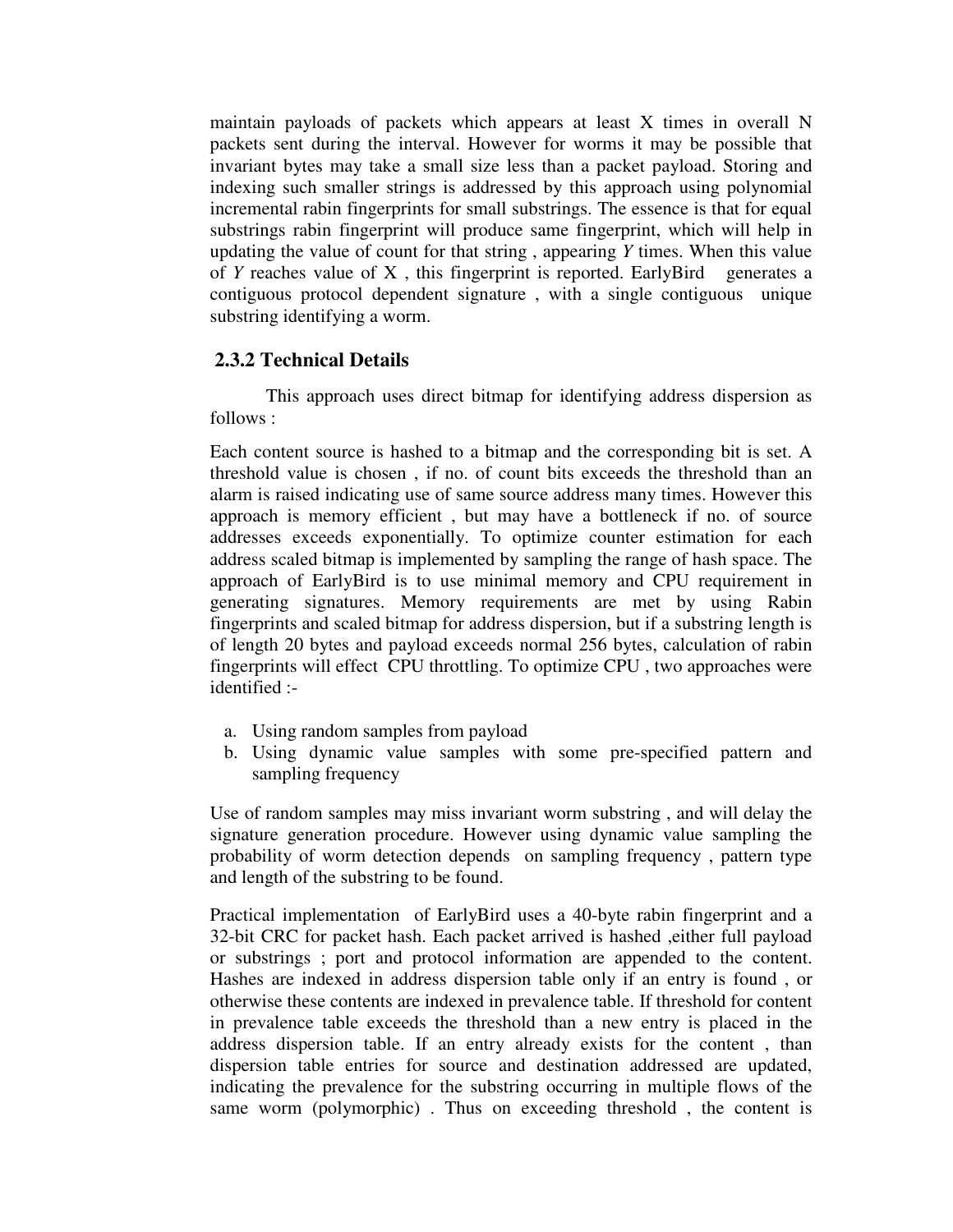reported. Address dispersion table thus has all the entries which are candidates of malicious traffic.

# **EarlyBird System Design**

The above algorithm is implemented using two major components : *Sensor* and *Aggregator.* Sensors are responsible for monitoring network traffic, content sifting and signature generation . Aggregator coordinates with the sensor by configuring signatures , and implementing client based blocking techniques. Aggregator is also responsible for reporting and administrative controls using PHP script for maintaining GUI for administrative access. This system can also generate SNORT compliant inline signatures for preventing intrusions. SNORT inline is an intrusion prevention tool which uses Iptables on unix operating system to block and drop malicious packets.

# **2.3.3 Parameters**

# **Testing Environment**

EarlyBird is designed and deployed at University of California , San Diego campus. It uses Cisco catalyst router to mirror all in-bound and out-bound traffic to sensors. Prevalence threshold is kept at 3 and address dispersion threshold to 30 source and 30 destinations. The rationale behind the threshold is if any content is prevalent and exceeds prevalence threshold, it is still not justified to qualify that as a worm candidate. This is because a substring can occur a multiple number of times between two distinct hosts. So it is necessary to track hosts as well as contents for qualifying a traffic to be malicious.

# **False positives**

False positive rate can be efficiently checked by using a mix of data including noise , but in case of testing done for EarlyBird they have given no indication as what was their flow pool. Moreover as this approach uses source and destination addresses and port numbers to qualify a traffic, it is rather less probable to have more false positives , but more false negatives.

## **Detection Rate and Types of attack**

Criteria for detection rate and false negatives were not clearly mentioned in the study. However testing environments does not indicate a qualitative measure for detection rate. As the signatures are tied to addresses and port numbers a simple evasion of the approach would be to spoof address and change port numbers frequently. As polymorphic worms are not static , it is probable that those signatures generated at initial detection will not be valid for multiple occurrence of the worm.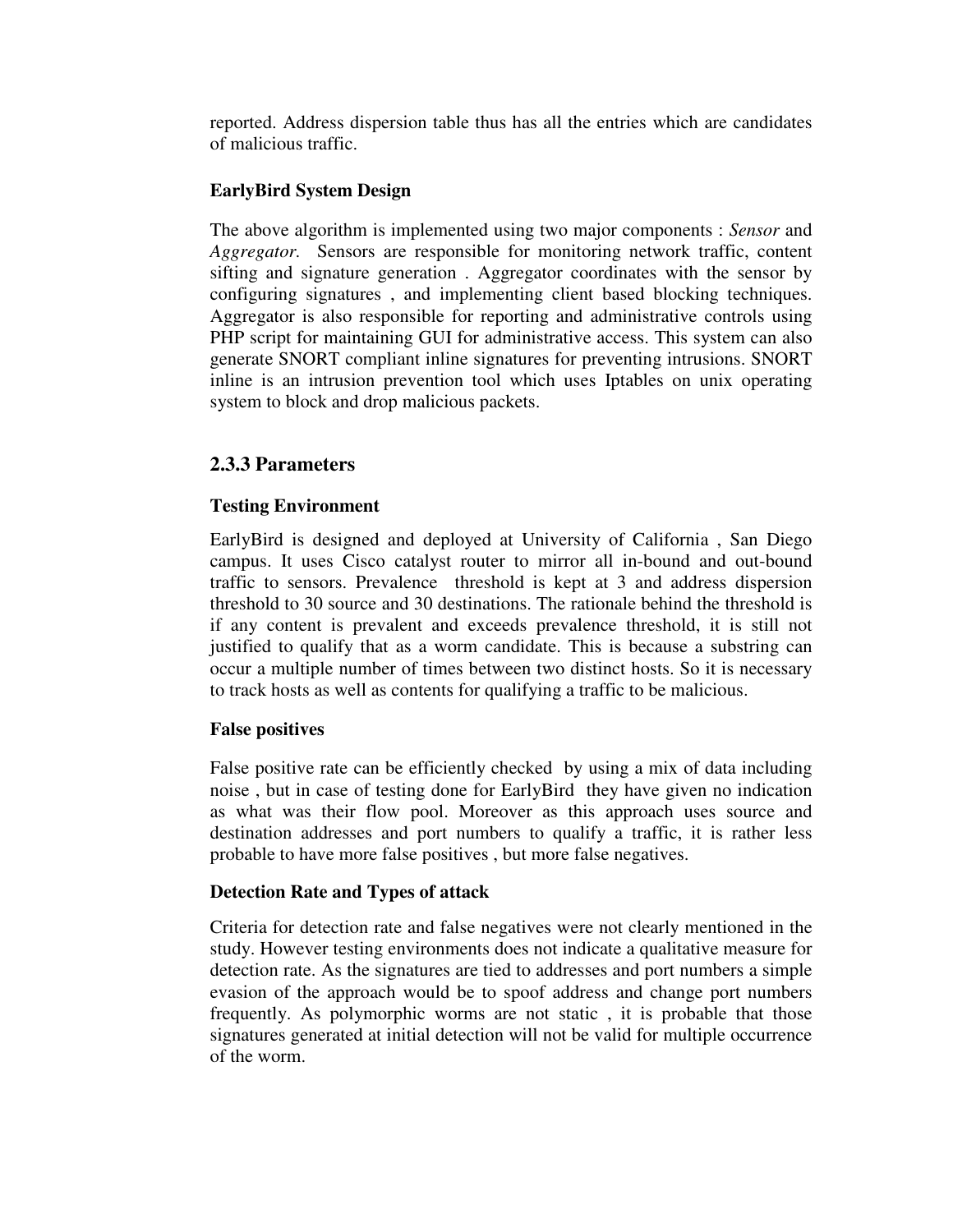Sample results

| Label                   | Service         | <b>Sources</b> | <b>Dests</b> |
|-------------------------|-----------------|----------------|--------------|
| <b>SLAMMER</b>          | <b>UDP/1434</b> | 3328           | 23607        |
| SCAN-TCP-PORT22         | <b>TCP/22</b>   | 70             | 53           |
| MAIL-HEADER-FROM        | <b>TCP/25</b>   | 12             | 11           |
| <b>SMB-139</b>          | TCP/139         | 603            | 378          |
| SMB-445                 | <b>TCP/445</b>  | 2039           | 223          |
| <b>HEADER-TCP-CLOSE</b> | <b>TCP/80</b>   | 33             | 136          |
| MAIL-HEADER-FROM2       | <b>TCP/25</b>   | 13             | 14           |
| PROTOCOL-HEADER-EXT     | <b>TCP/80</b>   | 1.5            | 24           |
| <b>BLASTER</b>          | TCP/135         | 1690           | 17           |
| <b>OPASERV-WORM</b>     | <b>UDP/137</b>  | 180            | 21033        |
| $SMB-445-SIG2$          | TCP/445         | 11             | 145          |

|  | Fig. $5$ |
|--|----------|
|  |          |

The above results shows hat worms specific , which are RAT's (Remote administrative tools) have a binding with port numbers, which may not be the case with a more general attack. The worms for which results are shown in Fig. belongs to the category of RAT's . A more rigorous testing with normal attack patterns would have better benchmarked the results.

## **Types of signatures**

Earlybird is capable of generating SNORT compliant signatures. SNORT signatures exists in token subsequence format, which protocol information appended at the start. Thus EarlyBird is able to generate signatures which include protocol information , destination and source address and ports.

Sample signature

" drop tcp \$HOME\_NET any -> \$EXTERNAL\_NET 5000 (msg:"2712067784 Fri May 14 03:51:00 2004"; rev:1; content:"|90 90 90 90 4d 3f e3 77 90 90 90 90 ff 63 64 90 90 90 90 90|";) "

## **2.3.4 Final Word- Conclusion**

 EarlyBird uses a complex computational concept in qualifying signatures which proved effective in many cases of identified worms. However the assumption of invariant bytes to generate signatures is still an overrated assumption made by many systems discussed including EarlyBird. It is possible as in case of rule based IDSes to evade EarlyBird using packet manipulation, because assumptions made by this approach binds the working with some specific traffic pattern , which needs to be sufficiently different running on different ports using uniform address dispersion. An improvement in this approach could be to use normal behavior against what is monitored which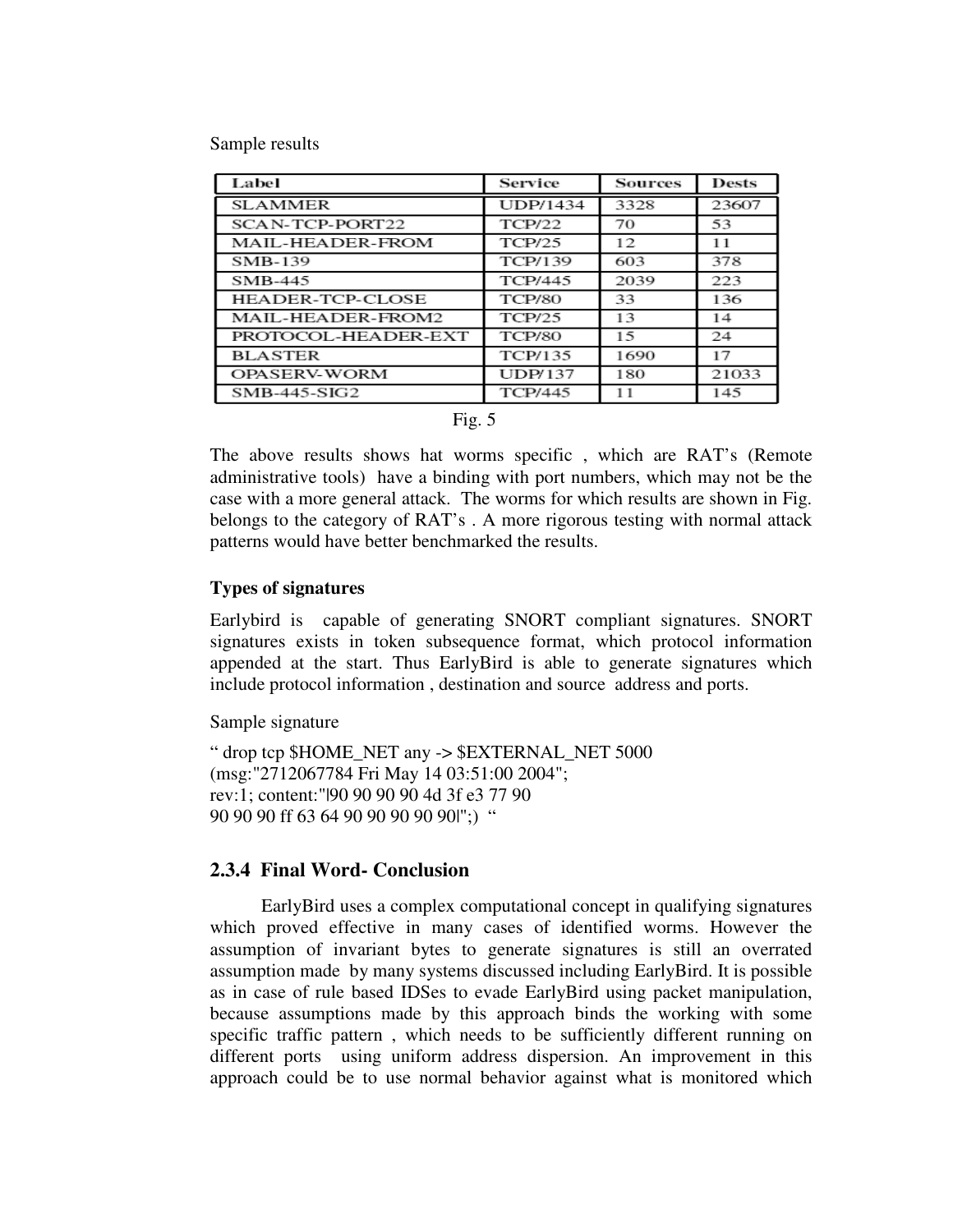appears on wire. Such knowledge will help in making Earlybird scalable to more general attacks.

# 3. **Signature Generation With Attack Detection**

# **3.1 Autograph**

# **3.1.1 Concept**

Autograph is a system that automatically generates signatures for novel internet worms that propagate using TCP support. It does so by analyzing the prevalence of portions of flow payloads. Autograph is extended to share port scan reports among distributed monitor instances to speed the generation of novel worm signatures. A signature is a 2-tuple (IP-protocol number is not considered as we deal with worms that propagate over TCP) consisting of (dstport, byte seq) tuples where content based filtering is used to obtain a match when byte seq is found within the payload destined for dst-port. Autograph builds a system that automatically, without fore-knowledge of a worm's payload or time of introduction, detects the signature of any worm that propagates by randomly scanning IP addresses. It is assumed that the system monitors all inbound network traffic at an edge network's DMZ. The evaluation of Autograph is concerned with two important themes, firstly the tradeoff between early generation of signatures for new worms and the specificity (low false positives) of the generated signatures and secondly the utility of distributed collaboratively monitoring in speeding detection of a novel worm's signature after its release.

# **3.1.2 Technical Details**

Some of the key design goals are illustrated in brief:

- a. Signature quantity and length- A flow must be compared to all signatures known for its IP protocol and port. Fewer signatures speed matching. The cost of signature matching is proportional to the length of the signature, so short signatures may be preferred.
- b. Robustness against polymorphic worms- A strongly polymorphic worm is one whose successive payloads share only very small byte subsequences in common. If a polymorphic worm does not change one or more relatively long subsequences across its variants, an efficient signature detection system will generate signatures that match these invariant subsequences, and thus minimize the number of signatures required to match all the worm's variants.
- c. Timeliness of detection- Patching of infected hosts is more effective the earlier it is begun after the initial release of a new worm, and that in practical deployment scenarios, patching must begin quickly (before 5% of vulnerable hosts become infected) in order to have hope of stemming an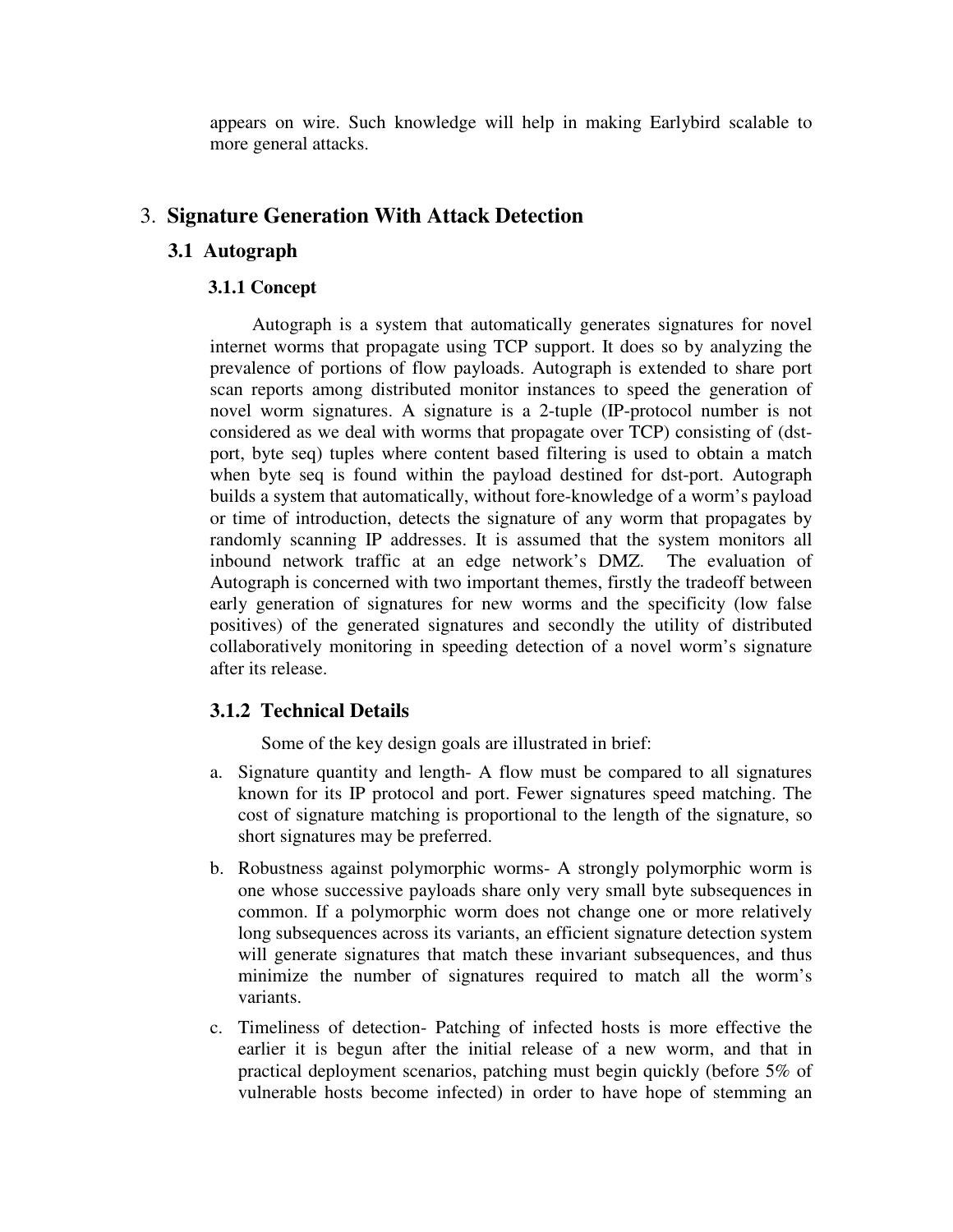epidemic such that no more than 50% of vulnerable hosts ever become infected.



The three modules in the Autograph architecture are shown in fig. 6 :



## **Flow Classifier:**

 There are two main stages in a single Autograph monitor's analysis of traffic. First, a suspicious flow selection stage uses heuristics to classify inbound TCP flows as either suspicious or non-suspicious. After classification, packets for these inbound flows are stored on disk in a suspicious flow pool and nonsuspicious flow pool, respectively. Further processing occurs only on payloads in the suspicious flow pool. Thus, flow classification reduces the volume of traffic that must be processed subsequently. Autograph performs TCP flow reassembly for inbound payloads in the suspicious flow pool. Autograph stores the source and destination addresses of each inbound unsuccessful TCP connection it observes. Once an external host has made unsuccessful connection attempts to more than s internal IP addresses, the flow classifier considers it to be a scanner and writes the IP address to the suspicious pool, until the IP addresses are removed after timeout t. Autograph reassembles all TCP flows in the suspicious flow pool and every r minutes it considers initiating signature generation. This happens when the pool contains more than a threshold no. of flows. The resulting reassembled payloads are analyzed in Autograph's second stage signature generation.

# **Content based Signature Generation:**

 Autograph segregates flows by destination port for signature generation. It involves analysis of the content of payloads of suspicious flows to select sensitive and specific signatures. The two main traits of worm traffic content commonality and magnitude of traffic volume suggest that analyzing the frequency of payload content should be useful in identifying worm payloads. During signature generation, Autograph measures the frequency with which non-overlapping payload substrings occur across all suspicious flow payloads, and proposes the most frequently occurring substrings as candidate signatures. It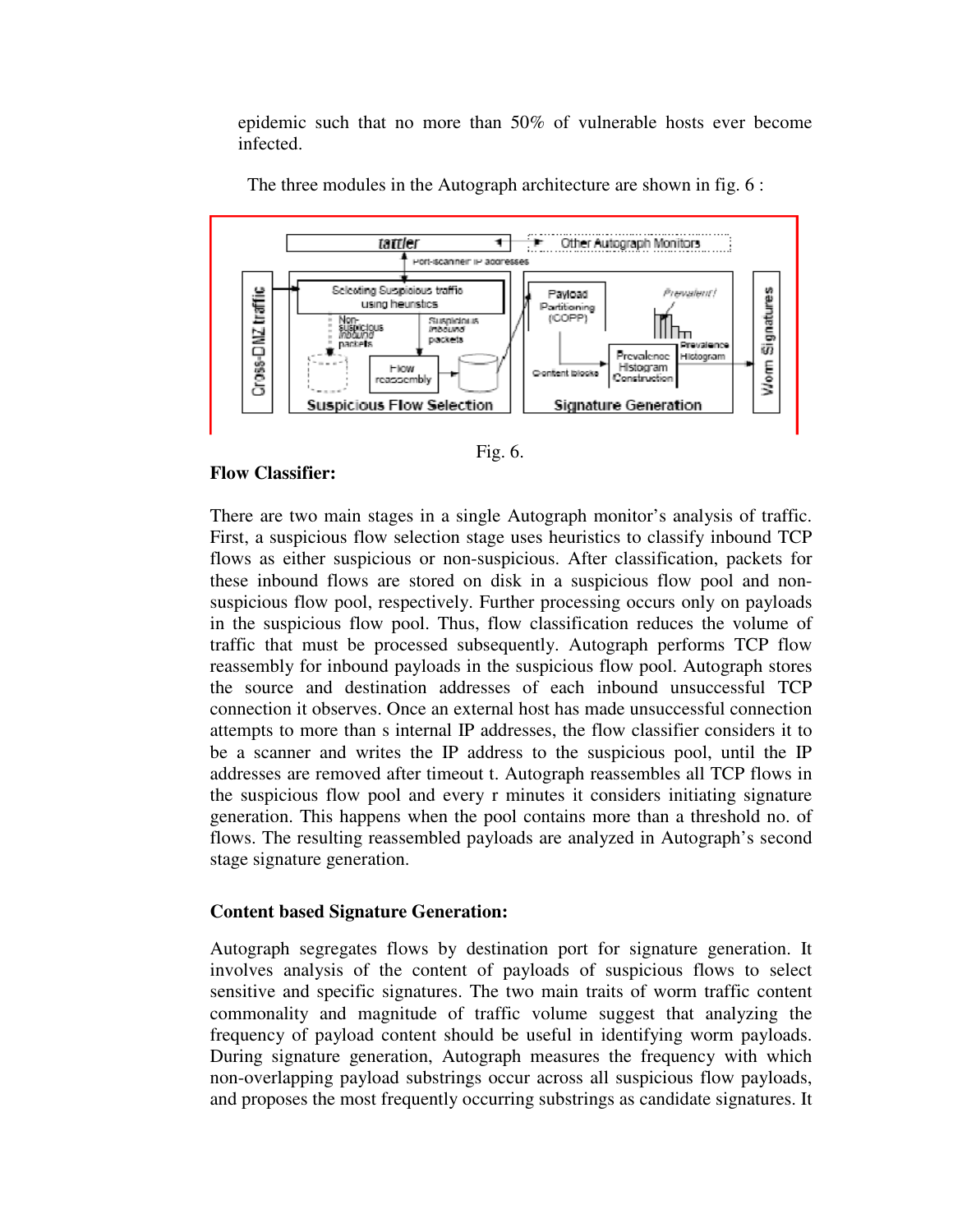divides each suspicious flow into smaller content blocks and counts the no. of suspicious flows in which each content block occurs and this is termed as its prevalence. When all worm flows contain a common, worm specific byte sequence, it will be observed in many suspicious flows and will have high prevalence.

# **Tattler:**

 The tattler shares suspicious source addresses among all monitors, toward the goal of accelerating the accumulation of worm payloads. Autograph seeks to allow monitors to announce to the others the (IP-addr, dst-port) pairs they have observed port scanning themselves, to limit the total bandwidth of announcements sent to a multicast group and to allocate announcement bandwidth relatively fairly among monitors. In the tattler protocol, each announcement a monitor makes contains between one and 100 port scanner reports of the form (src-IP, dst-port). Monitors only announce scanners they've heard themselves. Hearing a report from another monitor for a scanner suppresses announcement of that scanner for a refresh interval. After a timeout interval, a monitor expires a scanner entry if that scanner has not directly scanned it and no other monitor has announced that scanner. running a distributed population of Autograph monitors holds promise for speeding worm signature detection in two ways: it allows the "luckiest" monitor that first accumulates sufficient worm payloads determine the delay until signature detection, and it allows monitors to chatter about port-scanning source addresses, and thus all monitors classify worm flows as suspicious earlier.

# **3.1.3 Parameters**

# **Types of signature generated**

 Autograph can generate worm content signatures for use in content based filtering. As discussed above content bases signatures slow down the spreading of a worm effectively. It publishes signature byte patterns in Bro's signature format, for direct use in Bro

# **Types of attacks**

 Autograph generates signatures by analyzing the prevalence of portions of flow payloads in real time and hence it generates signatures early. As the design is catered to generate signatures for polymorphic worms that do not change one or more relatively long subsequences across its variants, Autograph can generate small content block sizes which are resilient to polymorphic attacks. Autograph is susceptible to DoS attacks if it tries to reassemble every incoming suspicious flow. If a worm propagates using a hit list instead by scanning IP addresses, Autograph fails to work.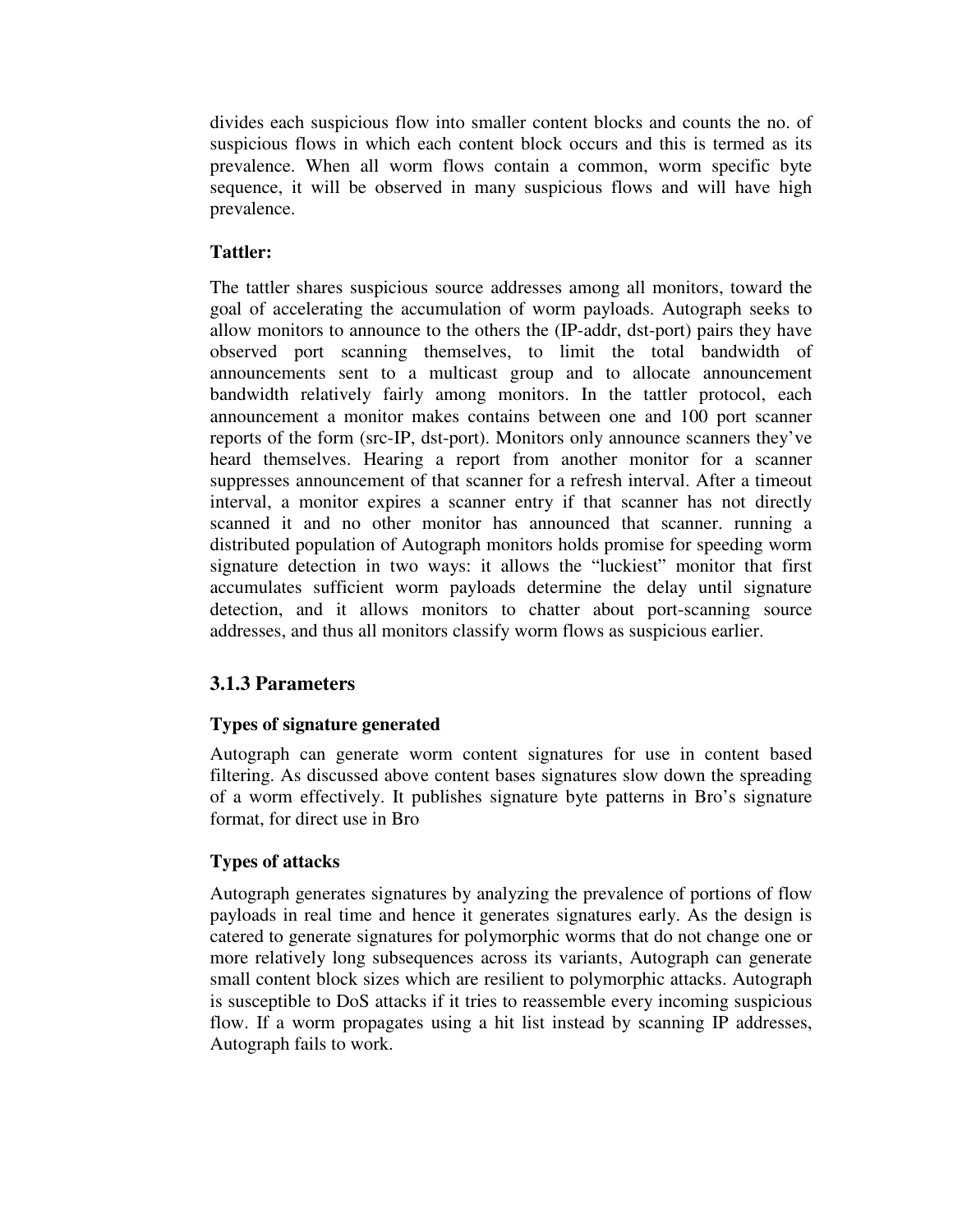#### **Flow Pool**

 Autograph contains both a suspicious and a non suspicious flow pool. The processing of the payloads in subsequent stages occurs only on the suspicious flow pool. Thus, flow classification reduces the volume of traffic that must be processed.

#### **2.2.4 Final Word – Conclusion**

 The offline evaluation of Autograph on real DMZ traces reveals that it can generate sensitive and specific signature sets that exhibit high true positives and low false negatives. However, the results of running Autograph in an online setting where the system generates signatures periodically using the most recent suspicious flow pool would help in further analyzing Autograph's overall effectiveness. The susceptibility of Autograph to DoS attacks and to worms that propagate using hit list must also be looked into. Moreover, further exploration means beyond sharing port scan reports amongst distributed monitor instances using source IP addresses must considered to improve speed and quality of signature detection and generation. To conclude, Autograph does have minor limitations but is effective to automatically generate signatures against novel worms.

# **3.2 P.A.D.S**

#### **3.2.1 Concept**

 Passive Asset Detection System (P.A.D.S) is a network asset detection system being developed under the open source license by Matt Shelton. The system is being designed to supplement active system scanners such as Nmap and Nessus with a more passive and less intrusive system . P.A.D.S is designed to be used along with current Intrusion Detection Systems (I.D.S) to identify the different programs or services running on a network and act as an additional source of information for any I.D.S alerts. The system uses signature based detection rules to detect the assets within a network. Since the system is designed to be passive it only uses the detection rules on incoming data to identify the source and map out the network and its assets. The system does not perform any active scanning at any point during its program cycle.

 Active scanners such as Nmap rely on active access to the network they are monitoring. This places many limitations on their usability since some Intrusion Detection Systems are only used to monitor a given network as such may not have actual access to it. Passive scanners such as P.A.D.S only rely on reviewing incoming data from a source to identify the type of asset, as such making them more plausible in such scenarios.

 According to the program developer, Matt Shelton, the program is designed to achieve the following goals.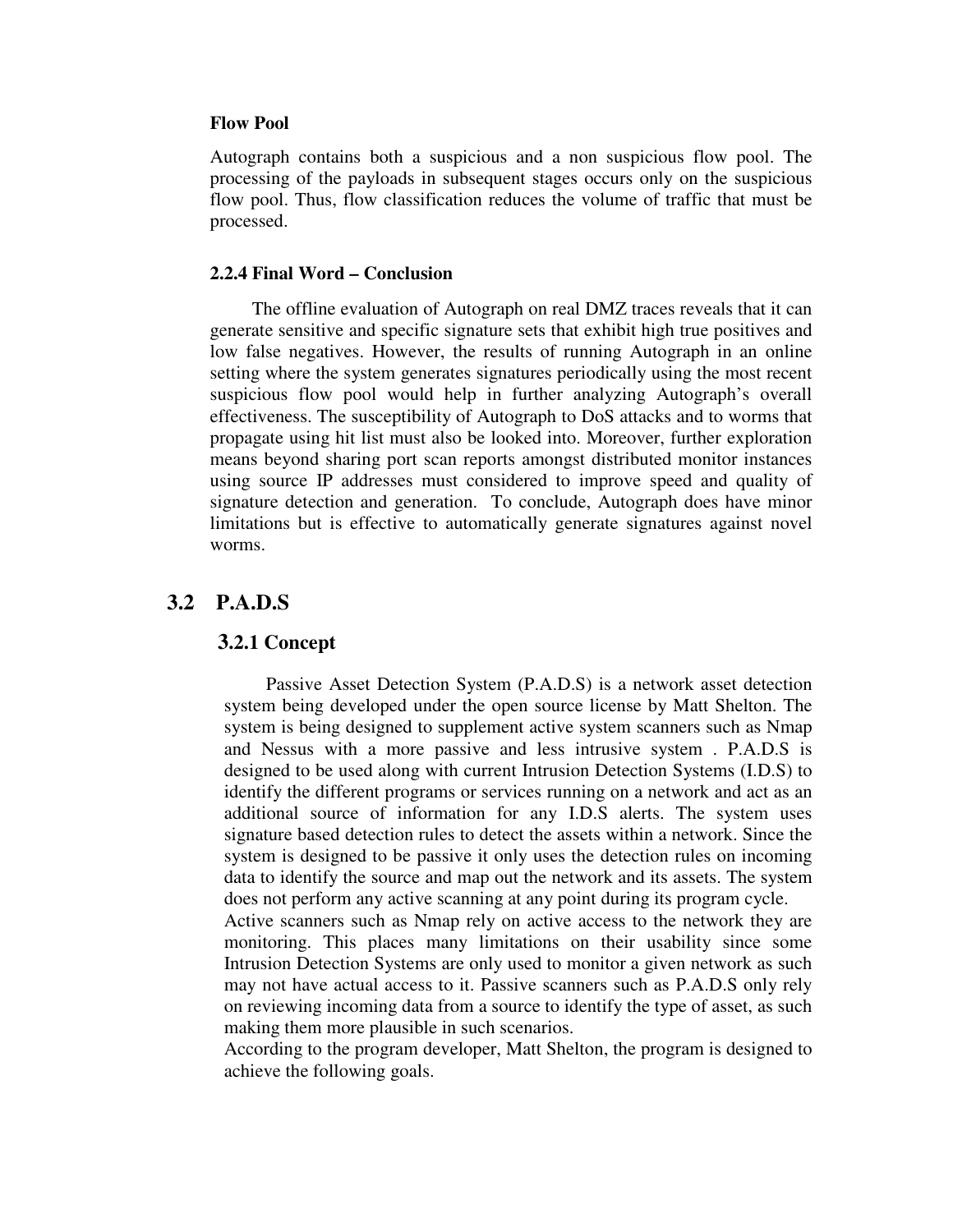**Passive.** The program records the traffic on the given network and identifies the various assets based on its signature detection rules. Since the program does not perform any active scanning, there is no data sent from the system to the network.

**Portable.** The system is designed to be easily placeable on remote systems. The system does not require any external library sources except for those associated with libcap. Libcap is used to narrow down the scope of the monitoring using filters such as port specification.

 **Lightweight.** The system logs all its data to a simple CSV file. This removes the need for intensive storage means such as databases or other external data repositories to be installed on the local machine. Currently the author plans to develop an optional feature for the system to provide data aggregation and correlation for network administrators.

#### **P.A.D.S in a Network**

The P.A.D.S program can be placed on any node in the network which receives data from the network which needs to be monitored for asset detection. The system uses sensors already present on the node to compare the data against its list of signatures. If a match is found for an asset which is not currently present in the CSV log file the program appends the new asset to it. The program also maintains a simple log of the number of packets coming in to the node.

## **3.2.2 Technical Details**

 The Passive Asset Detection System is being developed for All BSD Platforms (Including FreeBSD/NetBSD/OpenBSD/Apple Mac OS X), All POSIX (Linux/BSD/UNIX-like OSes) and Linux platforms.

Currently the program looks at three types of incoming traffic.

 **Transmission Control Protocol (TCP)** This set is used to detect commonly used protocols such as data transfer through Port 22 or the OpenSSH 3.8.1

 **Address Resolution Protocol (ARP)** Used to detect the source from which data is being received. For example, 00:B0:D0:92:2F:17 (Dell Computer Corp.)

 **Internet Control Message Protocol (ICMP)** Used to detect error messages being sent over a network. Additional detection rules are being developed to add more functionality and details to the scanning abilities of the program. Most recently the author is looking to add OS identification rules to the system. The program uses a current set of signatures and compares incoming data with it.The program appends any signature matches to a dynamically updated CSV log file which can be reviewed by the network administrator. Depending on the type of protocol the incoming data uses the program can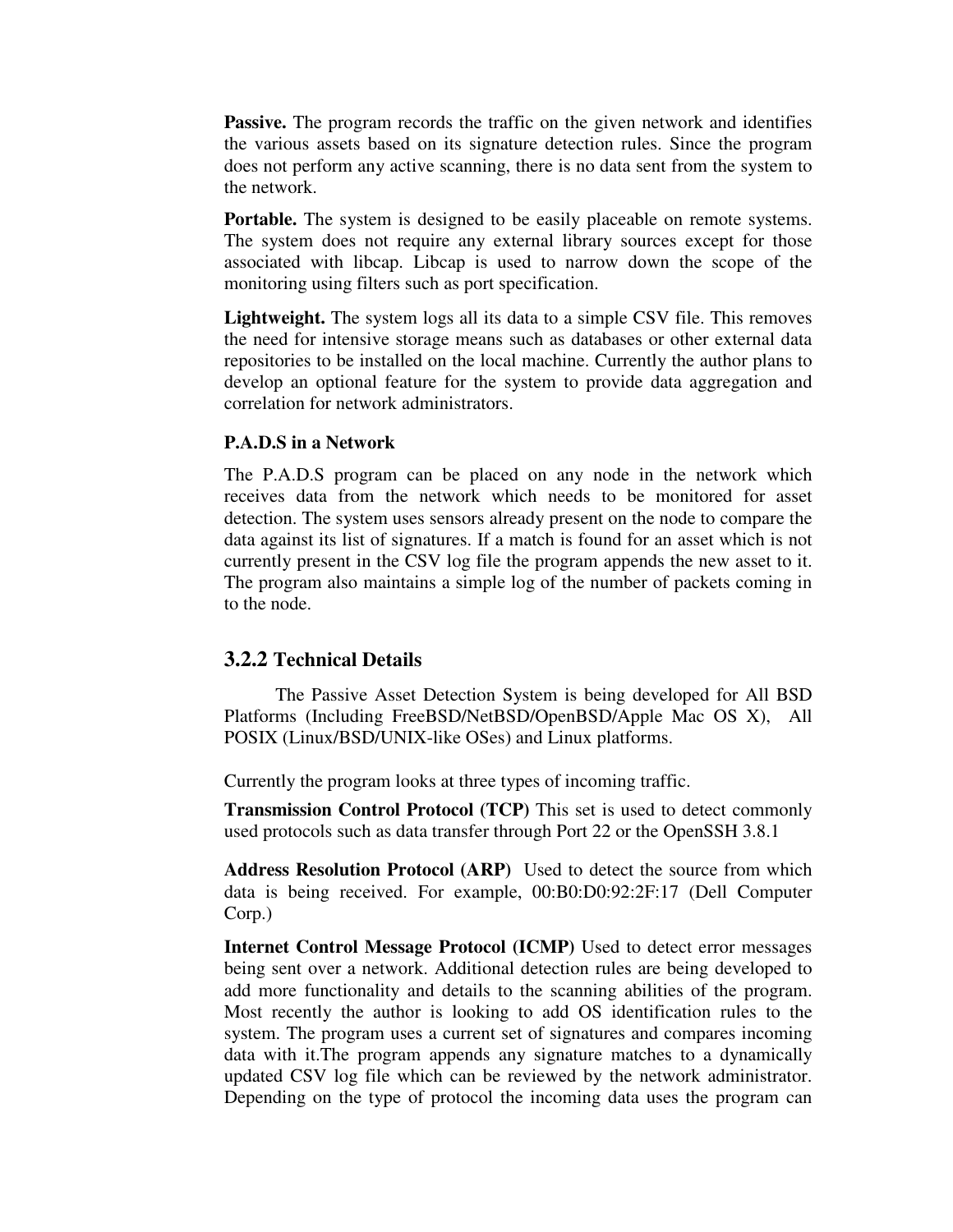provide details such as IP, DNS, MAC addresses of the sender or the port of incoming traffic and type.

 The system is dependent on I.C.M.P echo packets. If any given host service or asset does not reply to I.C.M.P echoes the system will be unable to detect them. The P.A.D.S system can detect services which are present on specific networks to which the system is connected.

# **3.2.3 Parameters**

# **Generated output**

The program by default generates a comma separated log file. Each line in the log corresponds to a unique asset/service found on the monitored network. The data corresponding to the service depends on the type of protocol is uses. As mentioned in the technical details section, the program only detects services and assets which reply to I.C.M.P packets.

# **Types of assets detected**

 The program can only detect assets which are present in its signature list. The signature list contains templates for protocols for incoming data. The command line configuration can be used to filter out which signatures the program uses to detect incoming traffic. The program can also be configured to monitor only the data coming from specific networks.

## **Flow pool**

 The program compares every incoming data packet from the node sensor with its signatures list. The only exceptions applied are those specified at the command line configuration.

## **Testing environment**

 Since P.A.D.S is still in its beta stage there are very limited tests done on the program usage. In the few tests done by the open source community at Sourceforge, the program was run on Red Hat 9.0 and FreeBSD 5.2.1. The tests were done using both the default mode where the program examines every data packet to its complete list of signatures and using filters for specific networks and ports.

## **Results and detection rate**

 The program recognized all the data packets in its signature list. There is currently no logging for data packets which do not match any template in the signature list. The program uses I.C.M.P echo replies for its detection as such in networks or sub networks where there were no services or I.C.M.P echo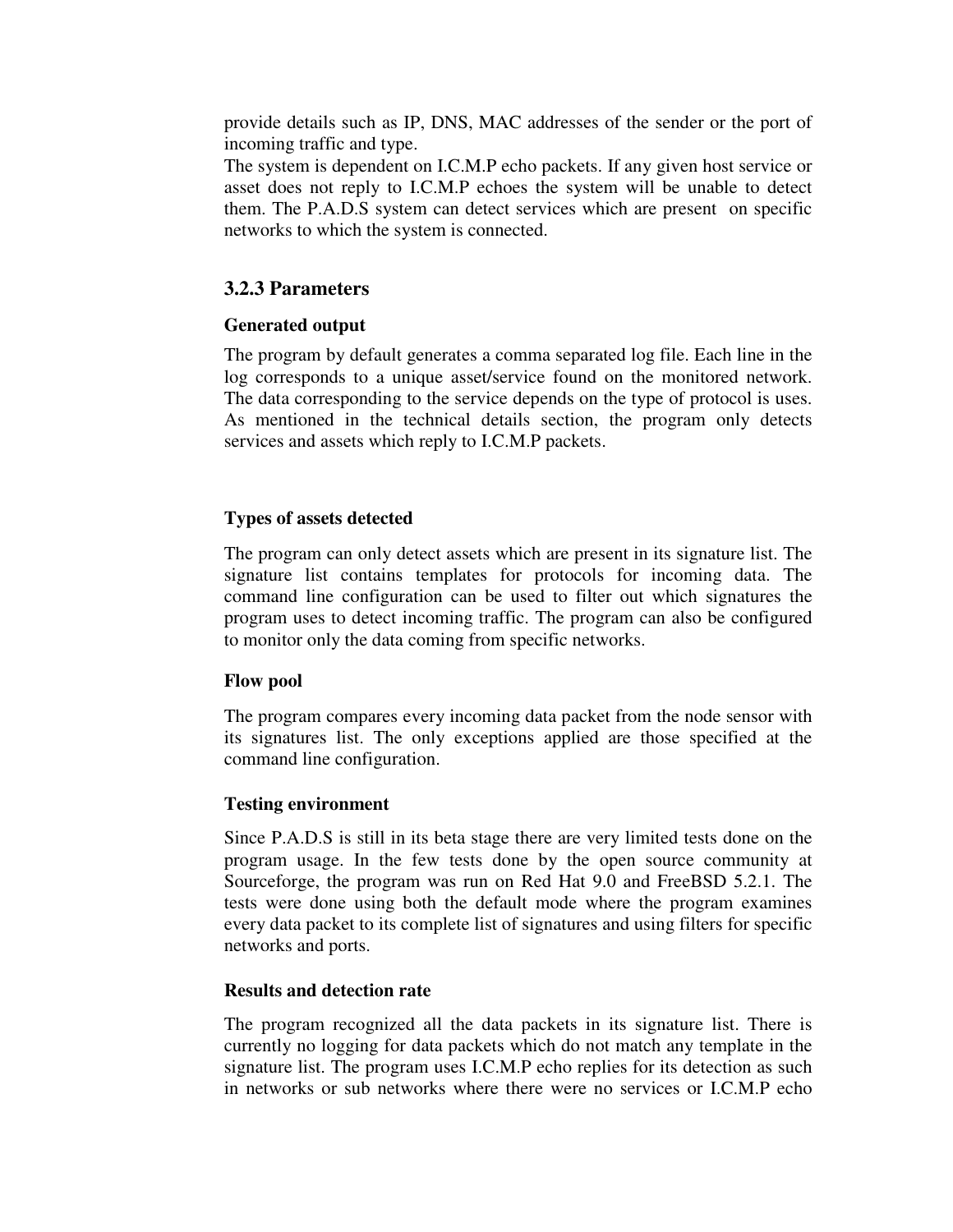replies were disabled, the program did not provide any type of output to let the user differentiate between the two.

#### **Result**

#### **A sample test result**

10.0.0.1,0,0,ARP,00:06:25:78:20:75,1092511120 10.0.0.81,0,0,ARP,00:50:da:5a:2d:ae,1092511122 10.0.0.225,0,0,ARP,00:06:25:12:57:0e,1092511125 10.0.0.1,0,1,ICMP,ICMP,1092511146 10.0.0.81,0,1,ICMP,ICMP,1092511149 10.0.0.83,0,1,ICMP,ICMP,1092511149 10.0.0.83,22,6,ssh,OpenSSH 3.8.1 (Protocol 2.0),1092511226 10.0.0.85,0,0,ARP,00:0c:29:ba:1e:02,1092511274 10.0.0.85,0,1,ICMP,ICMP,1092511274 10.0.0.83,0,0,ARP,08:00:20:a0:14:a5,1092511279 10.0.0.85,22,6,ssh,OpenSSH 3.5p1 (Protocol 1.99),1092511282 10.0.0.1,80,6,unknown,unknown,1092511345 10.0.0.225,80,6,www,Ubicom/1.1,1092511364 10.0.0.83,80,6,www,Apache 1.3.31 (Unix),1092511493

#### **3.2.4 Final Word – Conclusion**

 The above result is a sample of the raw output the program appends to its CSV log file. The program in its current stage is very situational in its use. The data provided by the data is insufficient to completely supplement active scanners currently available. Once the program receives additional signature detection rules and OS identification module, rigorous testing in a controlled environment can provide a better view of viability of the program.

## **3.3 PAYL**

#### **3.3.1 Concept**

PAYL is an intrusion detection method based on the detection of anomalies in the payload. One of the first principles behind the use of the PAYL detection system is the launch of zero-day attack which will have packet content the victim has never seen before. Zero-day attacks/worms spread very quickly and infect a large number of systems. If there is no signature detection available to stop this attack at one place, then it also means that it is likely that detection of the attack is unlikely at other sites as well. This means wide spread infestation as signatures to detect and stop these attacks take longer to create than the time it take for the worm to spread. The PAYL sensor is created to be able to detect zero day attacks right at the time of launch or soon afterward. While most attacks can be detected using packet header there are some attacks that deliver the normal content while also transporting malicious code. These attacks deliver packets that have unusual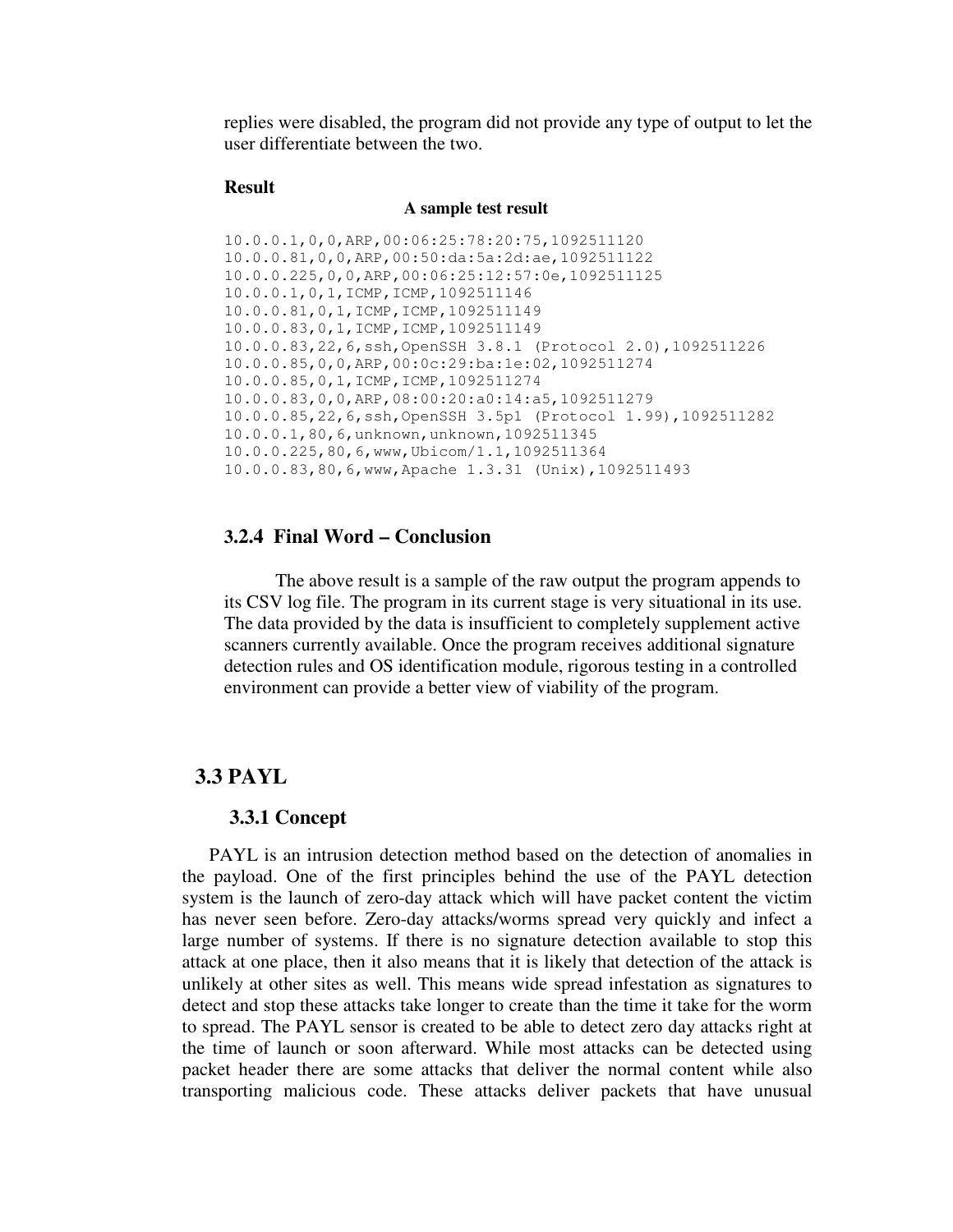payload when compared to the prior content of packets flowing into the network. While other detection methods use packet headers or other means, PAYL uses payload detection, so even if the normal content is delivered, if an anomaly is exists in the content, it can also be detected.

While there are other detection systems based on packet payload based on signatures, they cannot be used for new and unknown attacks, for which signatures have not been created. PAYL through the detection on anomalies is able to detect even new attack through real time. The new method used for detection is not the scanning or probing of information but an ingress/egress correlation. The main idea is that the victim will send out similar content that it was infected with to others so that infestation can spread. This helps is the detection of worms from the moment it tries to propagate itself and will stop wide spread infestation. Not all of the packets are to be checked for malicious code, but suspects inbound packets that contain data different from the normal packets. One of the benefits of using this method is that while checking for worms, if one is detected, a signature is created by the ingress/egress methods that can be sent to other networks to stop infestation.

#### **3.3.2 Technical Details**

#### **PAYL Content Profile**

PAYL uses the principle that the packets from new attacks will have unusual content from the normal. So using the packet content from the sensor, a normal profile is created that holds the sites unique packet flow. The profile is created using data that was seen during the training phase of the sensor. The content data used to create the profile must be very accurate and efficient. PAYL uses a language independent method that requires no parsing, interpretation and emulation. A distribution of n grams is taken from the networks packet datagram for analysis. The n grams are a sequence of n adjacent byte from the payload. A sliding window is use to pass over the entire payload and record the frequency for each n-gram. Then a distinct model based on port and packet length is taken to produce a total



GET./default.ida?XXXXXXXXXXX XXXXXXXXXXXXXXXXXXXXX XXXXXXXXXXXXXXXXXXXXX XXXXXXXXXXXXXXXXXXXXX XXXXXXXXXXXXXXXXXXXXX XXXXXXXXXXXXXXXXXXXXX XXXXXXXXXXXXXXXXXXXXX XXXXXX%u9090%u6858%ucbd3%u7 801%u9090%u6858%ucbd3%u7801%u 9090%u6858%ucbd3%u7801%u9090% u9090%u8190%u00c3%u0003%u8b00 %u531b%u53ff%u0078%u0000%u0

Figure – 6 Figure – 7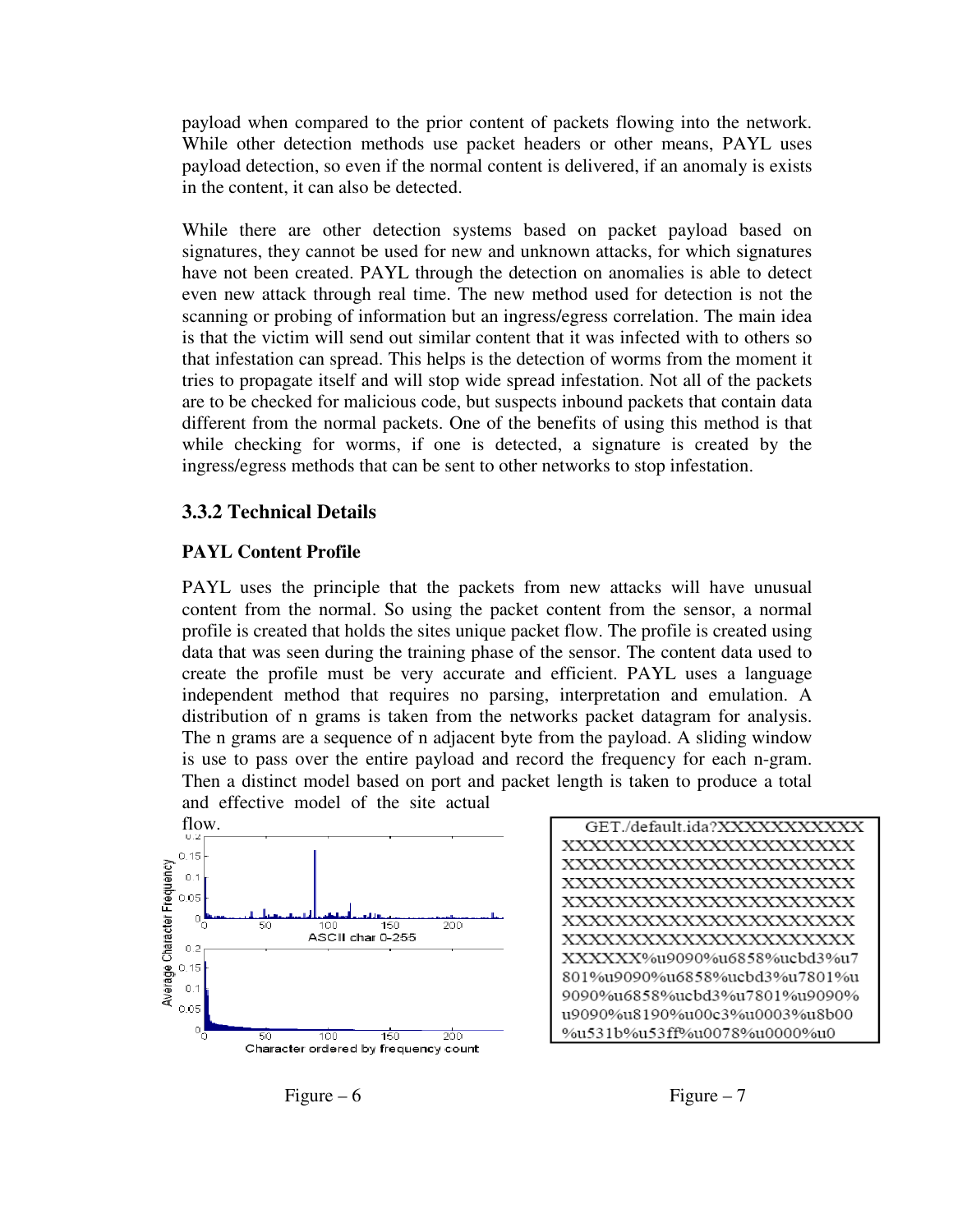Figure 6 shows the Code Red II packet while Figure 7 shows the distribution of the byte value. Using the data from this a z-string is created, which serves as a representative of the entire distribution. The main function of the z-string is to provide privacy when data has to exchanged between two domains without showing the real content of the packet. PAYL uses the Mahalanobis distance, which weights each variable, the mean frequency of the n-gram, and its statistics. If the distance of the test is greater than the threshold, then an alert is send showing detection of malicious code. The threshold is distinct for each centroid but the initial setting threshold is chosen, then using updates, the new threshold is calculated. Once this is done, PAYL is ready to enter the detection mode.

## **Ingress and Egress Traffic Correlation**

When PAYL detects strange packets on an incoming port, it places an alert and put it into a suspect list. Then if any of the outgoing packets contain that data going to the same port a comparison is performed on the contents of the packet for similarity and a score obtained. Then the score is compared to a threshold and if it is higher, the traffic for that content. This is an improvement from other similar forms in that PAYL only stops traffic of the suspect content and not all traffic all together. The form of string comparison is to be noted as this is the check for worms. There are three different type that PAYL uses commonly: String equality, longest common substring, and longest common subsequence. String equality is the most intuitive approach. It requires and exact match in the suspect packet so it is good at reducing false positives. Longest common substring is a less exact approach but does not require any payload manipulation. The main shortcoming is the computation overhead compared to string equality. Longest common subsequence has the ability to detect polymorphic worms but it also can detect more false positives. The type of methods used should be dependent on the network as we have to looks at computational cost and time.

# **3.3.3 Parameters**

# **Types of signature generated**

 An important benefit of the ingress/egress correlation is the creation of worm signatures automatically. The similarity score produces a substring that represents the common part of the malicious code in both the incoming and outgoing traffic; this can serve as the worn signature filter. Another methods is the fact that since they have already been identified as malicious code, if similar payload are being send to the same host from other host, the common parts could be used to represent the worm signature. An example is shown in figure 3, which shows PAYL generated signature for the CodeRed II worm. If the LCSeq method of checking is used, the even polymorphic worm could be detected as the core exploit is usually the same. So by using the ingress/egress methods we can not only detect worms but at the same time produce a worm signature which can be given to other sites in the network.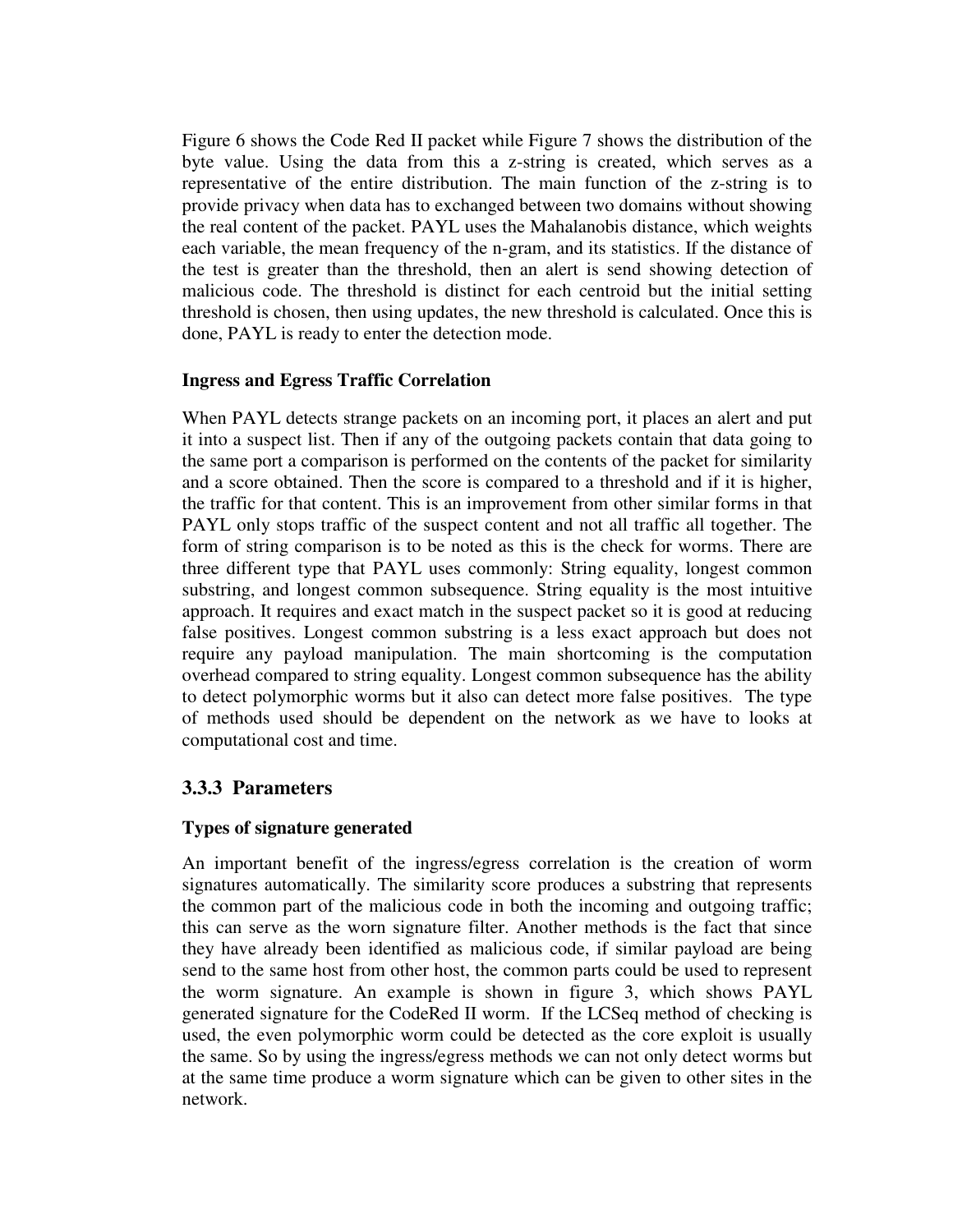#### **Flow Pool**

 PAYL monitors all the packets but does no probing or scanning unless it is detected as a unusual suspect. The suspect packet is stored in a buffer to be checked against outgoing traffic . If a similar packet is send to the same port then the payload of the suspected packets are scanned for worms by comparing the ingress and egress packets. Based on the type of string comparison used the rate of false positives changes, but with string equality, the rate of false positives is minimized.

## **Testing environment**

 In order to test the effectiveness of PAYL, a test bed was set up that used three datasets captured from real traffic using known worms available for research. Each test dataset a clean set of packets was used that were free from all know worms. Then the same set of worm traffic was put into each of the test datasets. Thus a true control environment was created for each of the three sets. The worms that were put in were the Code Red , Code Red II, WebDAV, and another worm that exploits the Windows media service. The worm set was then inserted at random places in the data set.

# **Results and Detection Rate**



Figure-8 Results & Detection Rate

 The numbers of packets is used to base the detection rate and the rate of false positives. The test contained 40 worm packets. As figure 4 shows, PAYL was able to successfully detect the entire worm, with a very low false positive rate. The lines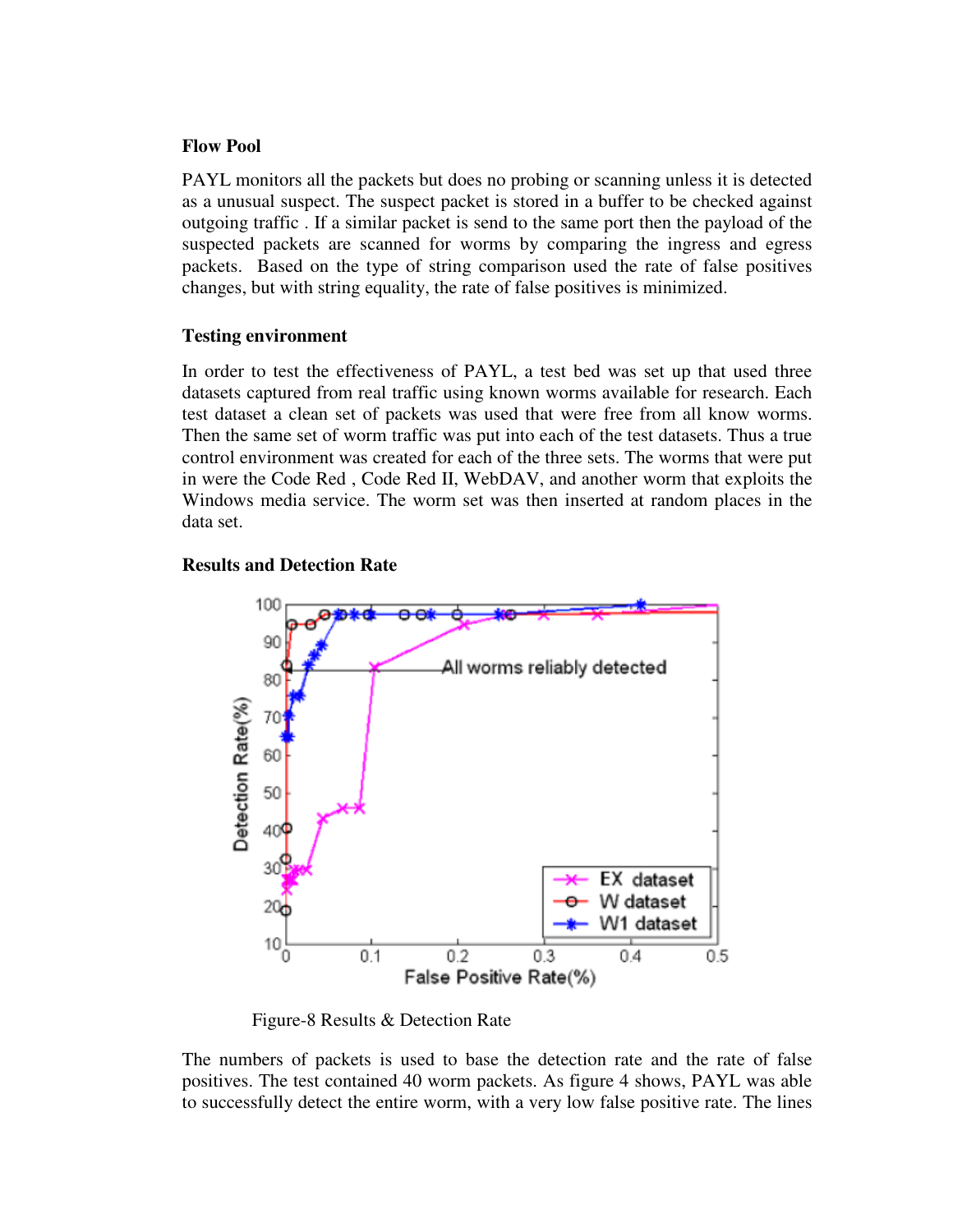on the figure show when all four worms were detected. So as the false positive rate was increased slightly, a huge increase in the detection rate can be seen. All of the different sites contained different payload distributions account for the varying detection rates, but even with this, PAYL was able to detect the worms at a very fast rate.

## **Time**

 The time to detect the instance of new attacks is very small. In some cases the first instance of the attack itself could be detected. Even with new worms by using the ingress/egress method the possibility of detection is very high as it check the payload content. So the time of detection is very small, and when comparing to other forms of detection proves to be very efficient. Using the minimization in time, signatures could be sent to other sites to help prevent them from infestation.

# **3.3.4 Final Word – Conclusion**

 The preliminary results for PAYL look very good and show an efficient method for protection of worms and zero-day attacks. As the results show, PAYL was able to efficiently detect the 4 worms with a very small false positive rate. Still more research needs to be done as the test was small, and repetitions must also be tested to see if similar results can be achieved. The test also did not use unknown worms so the feature of the ingress/egress to create new worm signatures for unknown viruses has still to be test. But the results show so far seem to hold great promise for the future as an efficient way of protecting cyber space.

# **4. Final conclusion**

Approach specific conclusions and recommendations are discussed in every methodology, however there is something in common in all those approaches which I like to focus on

- 1. Although, systems analyzed in our report proves their effectiveness, but it seems that they aren't deployed and tested in commercial environment.
- 2. A best test for all these systems would be to put them in balanced testing environment on same testing beds to review and analyze their true results.
- 3. Extensive testing is needed before real world deployment.